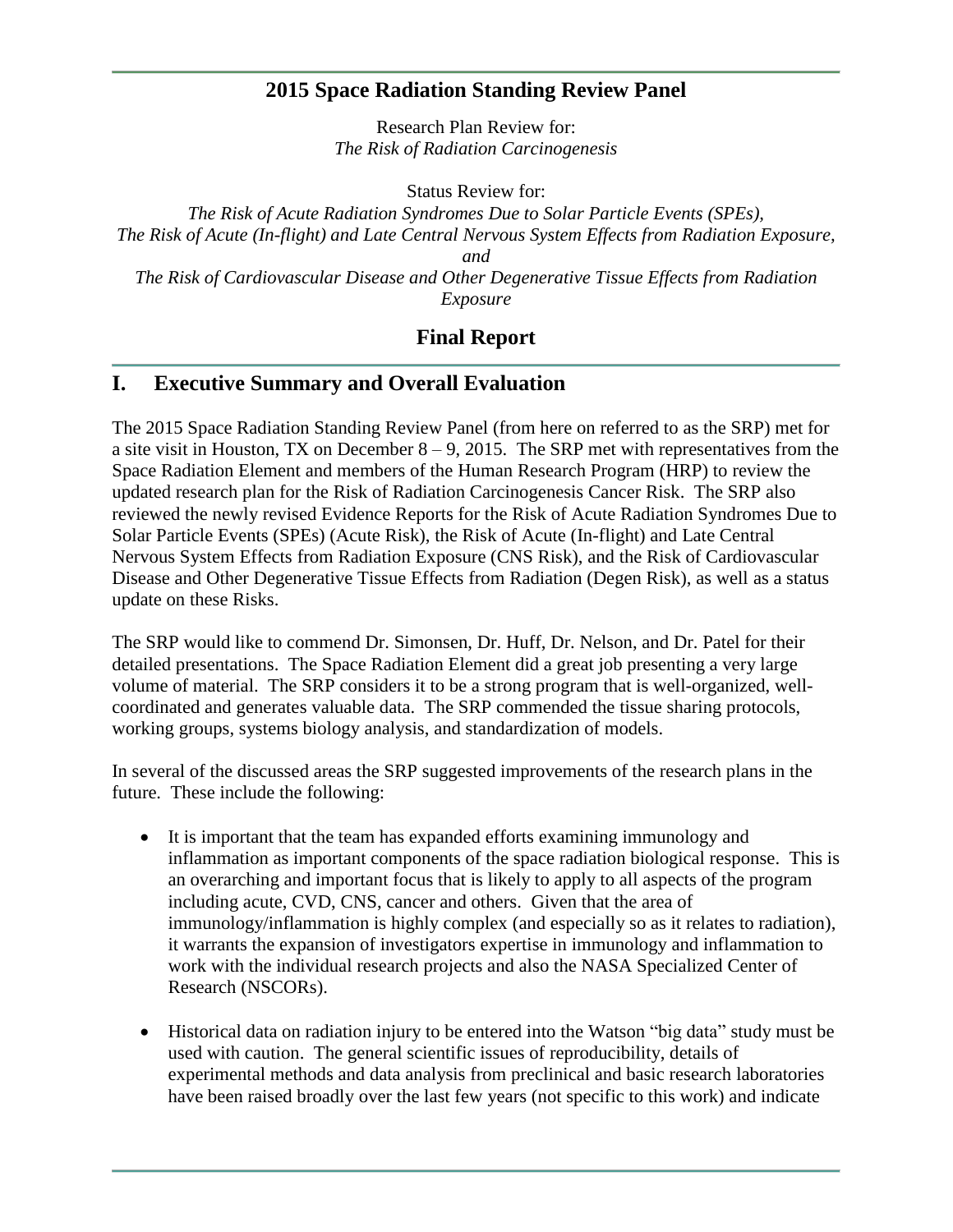that caution must be applied in the ways these data are used. This pertains to preclinical data and also to phase 3 clinical trials in radiation oncology and medical oncology. Of course, appropriate use and analysis of these "big-data" sets also offer the potential of pinpointing limitations and extracting remaining useful information. Emphasis should be placed on the latter possibility.

- A key target is risk reduction from radiation exposure. Progress of the entire space program, now moving towards the Mars mission, requires timely answers to key components of human risk, which are known to be complex. Periodic review of progress should be conducted with additional resources directed into achieving critical milestones. Turning the long red bars to yellow and green (or for some risks such as CNS possibly to grey) must be high priority. That such progress will require new science and not engineering means that it should be viewed in a knowledge-based light. The technologybased aspects of engineering issues are certainly as important, however, science and knowledge-based problems are solved in a different way than engineering. Timelines for engineering are more predictable, while for science, progress can be methodical with occasional major incremental findings that can rapidly change the rate of progress. As opportunities for rapid incremental changes arise, periodic enhancement of investment is strongly recommended to enable such new knowledge to be quickly and efficiently exploited.
- Collaborations and linkages with National Institute of Allergy and Infectious Diseases (NIAID), the Biomedical Advanced Research and Development Authority (BARDA) and the Department of Defense (DoD) are in place and more are encouraged, where possible, with the radiation injury and medical countermeasure studies. This could include utilizing some of their animal model testing contracts to facilitate obtaining results using common platforms. Such approach will facilitate the comparison of results among laboratories, and will facilitate and accelerate the development of medical countermeasures.
- It is particularly noteworthy that the NASA Space Radiation Element is reaching out to the Multidisciplinary European Low Dose Initiative (MELODI) platform coordinating low dose radiation risk research, and to other international agencies that are studying low dose radiation effects in an effort to fill the void generated by the cancelation of the Department of Energy (DOE) low dose radiation program. While NASA is working actively with NIAID and BARDA to integrate their relevant findings of radiation mitigator investigations to NASA programs, the committee notes its disappointment that the United States currently lacks a dedicated low dose radiation program with clear mechanistic orientation and aimed at the quantification and mitigation of human radiation risk on Earth. This void gives to the NASA Space Radiation Program Element special societal value, but also makes its overall design more challenging.
- Presentations during the SRP meeting focused on CNS risk demonstrated that mouse models detect marked radiation effects at selected endpoints and at doses of radiation well within the range expected during space travel. Such observations identify risk factors that may be of great relevance to the goals of the program. Given the acute nature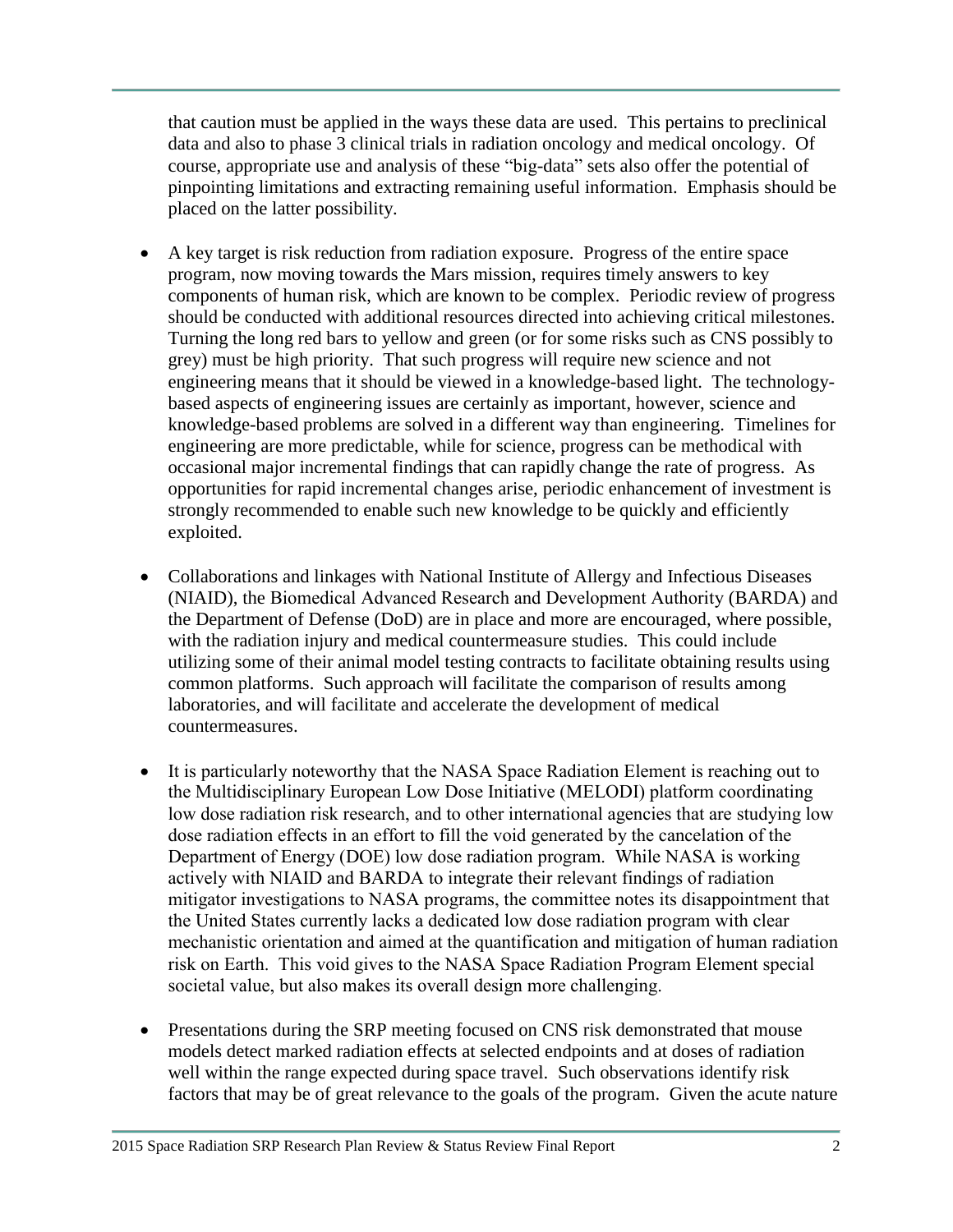of concern they generate and the known strong dependence of CNS effects on the model system employed to study them, it will be important to focus the program on effects with direct relevance to humans. A possible strategy towards this goal will be to carry out with priority studies in non-human primates (NHP). The goal of such studies should be to document relevant radiation effects, and to define their dependence on radiation dose. Subsequent studies using small and medium-size animal models should then specifically address the mechanistic underpinnings of the relevant endpoints and explore means for their mitigation.

 The SRP strongly supports the ongoing efforts to standardize animal models and outcomes across studies, as well as the sharing of tissues/biological samples across studies. In addition, the SRP supports the efforts to conduct studies in large outbred populations of animals to be coordinated across groups examining CNS, Cancer, Degen and Acute Risks. This may require unique research solicitations and or funding strategies to accomplish.

Concerns exist about the use of terms such as dose-rate, very low dose-rate, etc. Instead of using this terminology in a qualitative manner, it will be more relevant to the goals of the Space Radiation Program Element to adapt their use to well-defined, realistic situations arising during space travel. In deep space travel for heavy ions (HZE) we are concerned the dose rate is extremely low and if calculated out the SRP suggests this dose is really by individual ions separated by significant time periods in any one site (cell) and should be considered discrete high dose rate events of small doses. Thus members of the SRP consider it unlikely that dose rate is an issue for HZE particle exposure of astronauts. It may be meaningful to test this fact once and for all. If true, the risk analysis models would be simplified and only have to think about dose reduction factors not dose rate reduction factors. At the very least the SRP suggests that specific expected dose rates or fluence per time unit be developed for the most important ions so that researchers understand better what this means with respect to their research.

- The Program should review funded NSCORs on a regular basis to ensure that they continue to cover relevant areas of investigation. The general feeling among SRP members is that NSCORs are a better approach than individual grants in resolving key issues addressed by the Program, as they allow in-depth mechanistic analysis of the selected scientific question(s). Moreover, they enable much-needed and promising interdisciplinary interactions. Most of the NSCORs to date have been organ-based for good reasons. But a lot of the data developed has suggested that there is overlap in both effects of a given radiation across organs that there are effects in one organ that affect another organ and mechanistic responses that are whole animal mediated. NASA might consider introducing a more directed NSCOR or two addressing a specific gap from the effect or mechanism point of view to encourage a multidisciplinary approach to issues such as inflammation, genetic instability, etc.
- The need for larger-animal studies has been mentioned above that might be organized as a hybrid-study run between NASA and selected outside groups. Given concerns regarding the reliability and reproducibility of some of the CNS work, and to leverage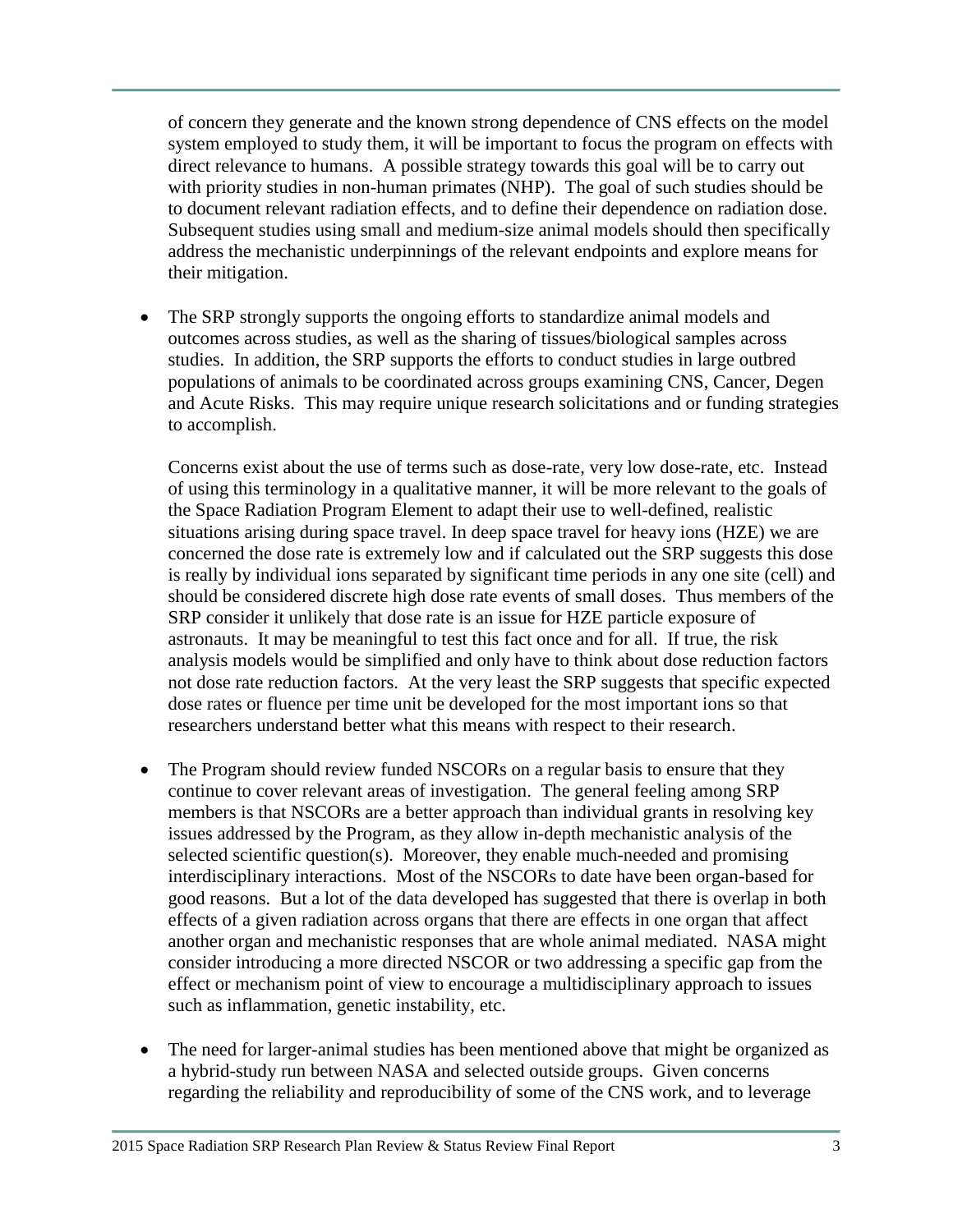existing studies, it is recommended that NASA consider funding mechanisms purposefully integrating a large numbers of groups within the research community. When planning such an endeavor, especially if the study has a biological countermeasure arm, this includes the Food and Drug Administration (FDA) animal study rules in the planning. These will make it necessary to have more than one species and larger animals than mice and rats. It is important therefore to consider at the outset that larger animals and different species will be needed and to evaluate that effects and mechanisms translate across species.

- Much of the current radiation-related work on cancer, neuroscience and cardiovascular systems, is often done in different labs using highly specialized, genetically modified murine models. These "sensitized" models are excellent for discovery work in terms of detecting subtle risks, and identifying early biological changes and specialized aspects of the underlying mechanisms. However, the pathways uncovered will consist of both common paradigms related to general radiation-induced biological changes, as well as unique mechanisms relevant only to the specific models used. In addition, much of the experimental work consists of different radiation exposure protocols, different age, sex and genetic backgrounds of animals, as well as different genetic mutants and analytical approaches. Ultimately, it will be the common fundamentals and common mechanisms that will be most useful in moving forward to translation to humans. Therefore in order to have the ability to identify the "common fundamental mechanisms", and to compare the pathological, molecular and functional consequences across experiments, it will be important to identify some of the most useful models that will help to establish the key questions of realistic risk, common mechanisms, translatable biomarkers and eventually countermeasures. This can be arrived at by objectively reviewing the currently available data, examining standards established by external agencies (e.g. FDA), and identifying the key biological models and exposure protocols, so that the data can be compared across experiments, organs and standardized early and late time points (e.g., C57Bl6 mice WT is a commonly used murine background standard for many diseases, etc.).
- In order to collate future meta-data to identify robust genetic susceptibility loci, key gene expression pathways, microRNA levels and protein expression patterns secondary to high and low LET exposure, it is also important to ensure that standard analytical techniques are applied to all specimens destined for systems biology studies. These include the appropriate and standardized sample processing and archiving procedures, the appropriate extraction techniques, the deposition of the data in the appropriate databases with the appropriate format, as well as analytical programs that will permit eventual meta-analysis of the data to achieve adequate statistical power to detect the most robust and stable changes.
- Additional study of past, present and future astronauts is recommended, recognizing their options to agree or not, per NASA guidelines. The purpose of these studies will be to initiate personalized medicine approaches that are recognized to have high potential health benefits, and may also be useful for refining risk estimates for future NASA missions.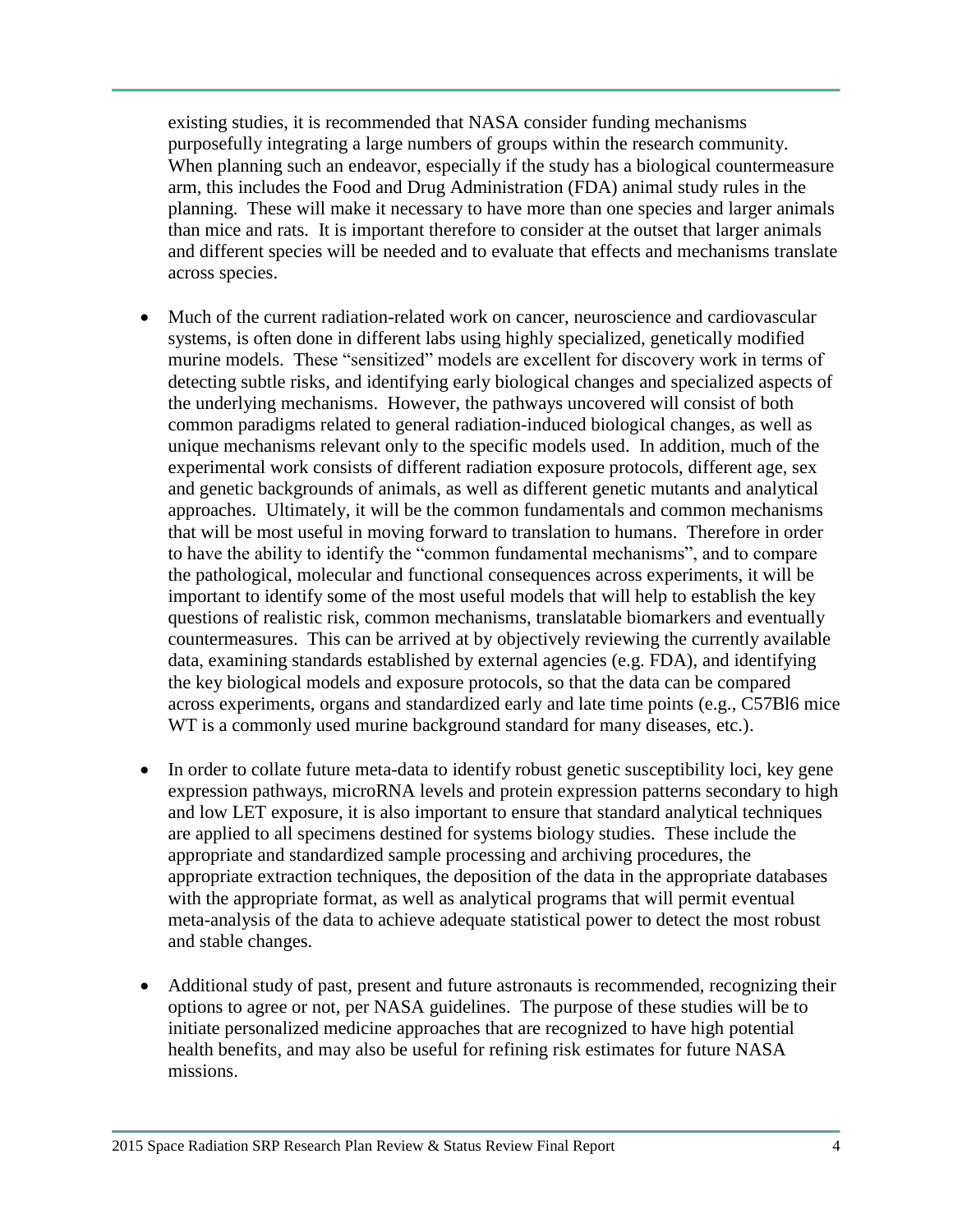- To maximize the opportunities of individualizing biological risks to radiation and other potential risks to space travel, and to examine individualized mitigation-strategies as outlined above, the ability to use human stem cells in well-defined "personalized" countermeasure strategies is particularly attractive for future prolonged space travel. Individualized storage of stem cells prior to prolonged space travel, in order to mediate potential repairs during space travel, or to mitigate diseases once returned to Earth, is an approach worth exploring. However, the technology of obtaining the best source of stem cells, the most cost-effective means of archival, the feasibility of a small portion for storage on board the spacecraft, and long term storage and retrieval on the ground will need to be considered and options evaluated at this stage. Given such potential for use of stem cells in future space travel, it is recommended to experiment with storage on the International Space Station (ISS).
- Many of the studies presented with heavy ions in the cancer risk section either had a nontargeted effect (NTE) component or were aimed directly at looking at NTE effects at very low dose exposures. The SRP suggests NASA take a critical look at these studies as in many cases these may not be NTE effects. By definition NTE effects are in cells that have not been hit by radiation. In most types of studies NTE effects only travel 10 to 20 cells from the cell that is hit (some host factor type NTE effects travel throughout the body). In the case of HZE particles many of them have a core track and then side tracks that contain many delta rays that can travel significant distances. In essence it appears to the SRP that some studies have actually looked at mixed field effects of the core track of an ion and its lengthy side tracks of lower LET radiation such as delta rays. This is not the same as NTE effects but may be interesting and important nonetheless. NASA should determine what really constitutes an NTE study and make it clear in any further research announcements, but also entertain the same sort of technology that could separate core track effects from side track effects of the lower LET radiations produced.

# **II. Critique of Gaps and Tasks for the Risk of Radiation Carcinogenesis (Cancer Risk)**

- *A. Have the proper Gaps been identified to mitigate the Risk?*
	- *a. Are all the Gaps relevant?*
	- *b. Are any Gaps missing?*
- *B. Have the gap targets for closure been stated in such a way that they are measureable and closeable?*
	- *a. Is the research strategy appropriate to close the Gaps?*
- *C. Have the proper Tasks been identified to fill the Gaps?*
	- *a. Are the Tasks relevant?*
	- *b. Are there any additional research areas or approaches that should be considered?*
	- *c. If a Task is completed, please comment on whether the findings contribute to addressing or closing the Gap.*
- *D. If a Gap has been closed, does the rationale for Gap closure provide the appropriate evidence to support the closure?*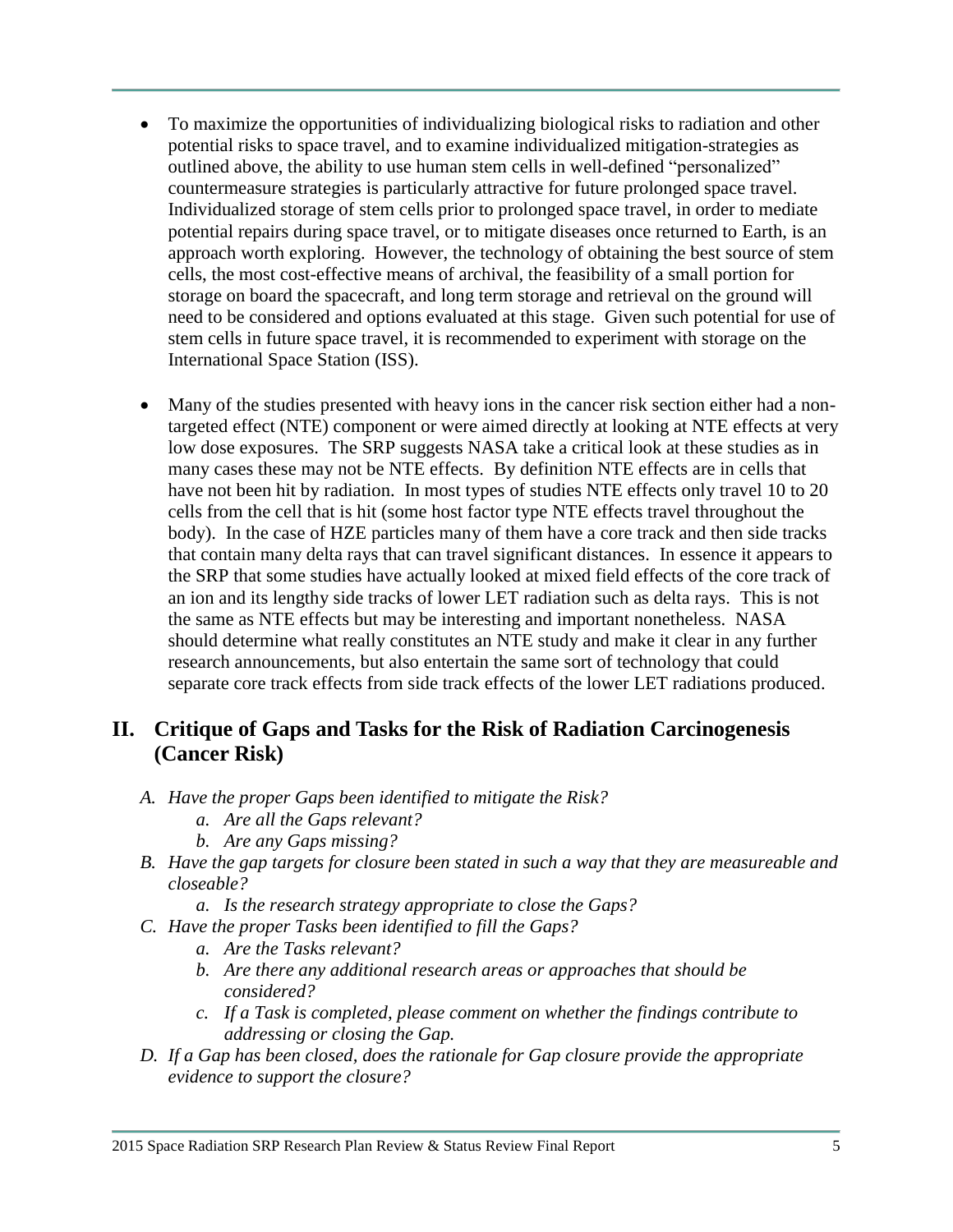# **Gaps and Tasks:**

**Cancer 01: How can experimental models of tumor development for the major tissues (lung, colon, stomach, breast, liver, and leukemias) be developed to represent the major processes in radiation carcinogenesis and extrapolated to human risk projections?**

- The SRP thinks this Gap is appropriate and relevant.
- The SRP recommends rewording the Gap Title to: "*How can experimental models of tumor development for the major tissues (lung, colon, stomach, breast, liver, and leukemias) be developed to represent the major processes in radiation carcinogenesis and extrapolated to human risk and clinical outcome projections?*"

- A Novel Biological Countermeasure and Mitigator of High LET-Induced Cancer Progression
- Dose-rate effects of protons on the induction of genomic instability in vivo Completed Task
- Duke NSCOR: Lung Cancer Risk From HZE Ions PI: David Kirsch, M.D., Ph.D. Duke University
- Effects of Intestinal Microflora on High-LET Radiation Mediated Toxicity and Genomic Instability – Completed Task
- Elucidating the Relationship Between the Effects of Various Radiation Qualities and Cancer Development Processes using Novel Flow-based Assays – Completed Task
- Epigenetic effects of radiation on epithelial cell self-renewal Completed Task
- Harderian Gland Tumorigenesis: Low-Dose-, Low-Dose-Rate-, and LET-Response PI: Eleanor Blakely, Ph.D. – Lawrence Berkeley National Laboratory
- HZE-induced mammary cancer development processes in murine and "humanized" models, and their influence on radiation quality functions – Completed Task
- NSCOR: Lung Cancer Pathogenesis and HZE Particle Exposure Completed Task
- Mechanisms of Cell Survival Following Space Radiation-Induced Mitotic Catastrophe: Implications for Cancer Risk – Completed Task
- NSCOR: Mechanisms Underlying the Risk of HZE Particle-Induced Solid Tumor Development – PI: Ya Wang, Ph.D. – Emory University
- NSCOR: NASA Specialized Center of Research on Radiation Carcinogenesis PI: Robert Ullrich, Ph.D. – University of Texas Medical Branch
- NSCOR: Risks Estimates and Mechanisms of Lung Cancer Pathogenesis After Space Radiation – PI: John Minna, Ph.D. – University of Texas Southwestern Medical Center
- NSCOR: Solid Tumor Risk Estimation: Incorporating Intercellular Interaction Effects Completed Task
- NSCOR: Space Radiation and Intestinal Tumorigenesis: Risk Assessment and Counter Measure Development – PI: Albert Fornace, Ph.D. – Georgetown University
- NSCOR: The contribution of non-targeted effects in HZE cancer risk PI: Mary Barcellos-Hoff, Ph.D. – University of California, San Francisco
- The Relation Between Mutagenesis and Genomic Instability After Particle Exposure In Vivo – Completed Task
- Tissue-specific acute and late molecular surveillance of particle radiation effects –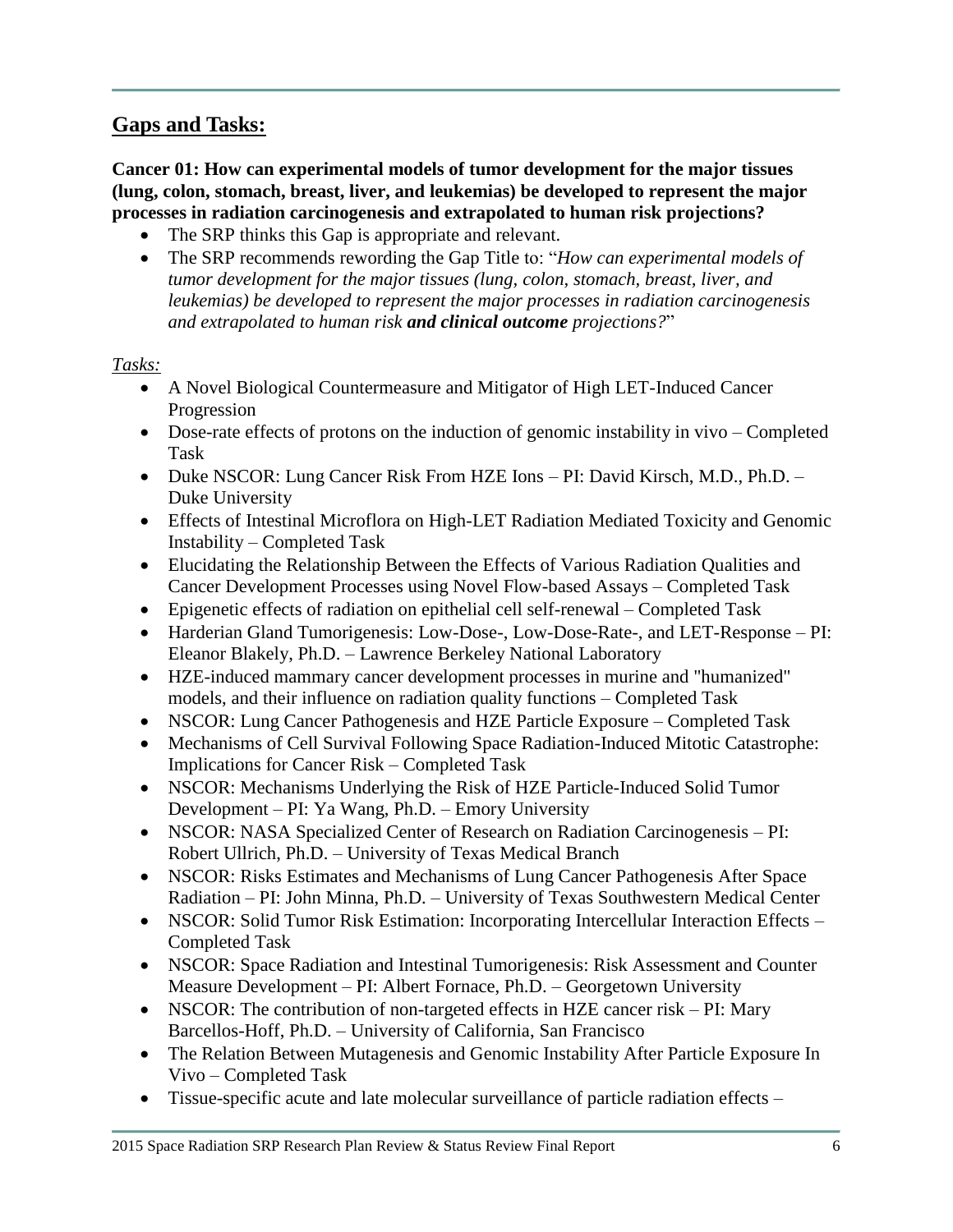Completed Task

- In vivo induction of chromosome instability and aberrant patterns of DNA methylation in hematopoietic stem/progenitor cells by heavy ions – PI: Kanokporn Rithidech, Ph.D. – State University New York at Stony Brook
- Characterization of the Tumor Spectrum Arising in HZE Ion Irradiated Outbred Mice PI: Michael Weil, Ph.D. – Colorado State University
- Synergistic Effects of Bcl2, Cigarette Smoking and Space Radiation on Carcinogenesis PI: Xingming Deng, Ph.D. – Emory University
- High LET Radiation Induced Carcinogenesis: Epigenetic Mechanisms in Mouse Models of Human Cancers-NNX13AK69G – PI: Janet Baulch, Ph.D. – University of California, Irvine
- 3D Tissue Models for Study of Intercellular Signaling Stimulated by High Energy Particles – Completed Task
- Targeting protein cross talk signaling as a biological predictor for space radiation cancer risk – PI: Mohan Natarajan, Ph.D. – University of Texas Health Science Center at San Antonio
- DNA Damage Responses Induced by HZE Particles In Human Cells Completed Task
- Mouse models approach for intestinal tumorigenesis estimates by space radiation Completed Task
- Histone Acetyltransferases and the Cellular Response to DNA Damage Completed Task
- A role for homologous recombination in complex DSB repair after HZE particles Completed Task
- NSCOR Radiation Leukemogenesis Completed Task
- NSCOR: Mechanisms of HZE Damage and Repair in Human Epithelial Cells Completed Task
- Fundamental Biological studies of protein phosphorylation profiles after HZE exposure Completed Task
- Risk Assessment of Space Radiation-Enhanced Colon Tumorigenesis Completed Task
- Risk Assessment of Space Radiation-Enhanced Colon Tumorigenesis--NNX08BA54G Completed Task
- Mechanistic Study of the Risk of Low Doses of HZE Particles on Human Cell Pre-Malignant Transformation – PI: Minli Wang, Ph.D. – USRA
- A Systems Analysis of Progression-Phase Determinants of Radiation-Induced Carcinogenesis and its Modulation by Stem Cells – Completed Task
- High-LET Radiation, Reproductive Hormones and Chronic Inflammation: An Integrated Approach to Carcinogenesis Risk Estimate – PI: Kamal Datta, Ph.D. – Georgetown University
- HZE Radiation Effects on Malignant Progression in Human Epithelial Cells PI: Mary Barcellos-Hoff, Ph.D. – University of California, San Francisco
- Impact of Age, Genetics Variants and High LET Track Structure on Mammary Cancer Risk Estimates – PI: Janice Pluth, Ph.D. – Lawrence Berkeley National Laboratory
- Mouse Glioma Models to Estimate Cancer Risks from HZE Particle Exposure PI: Sandeep Burma, Ph.D. – University of Texas Southwestern Medical Center at Dallas
- The Role of the Bone Marrow Microenvironment in Space Radiation-Induced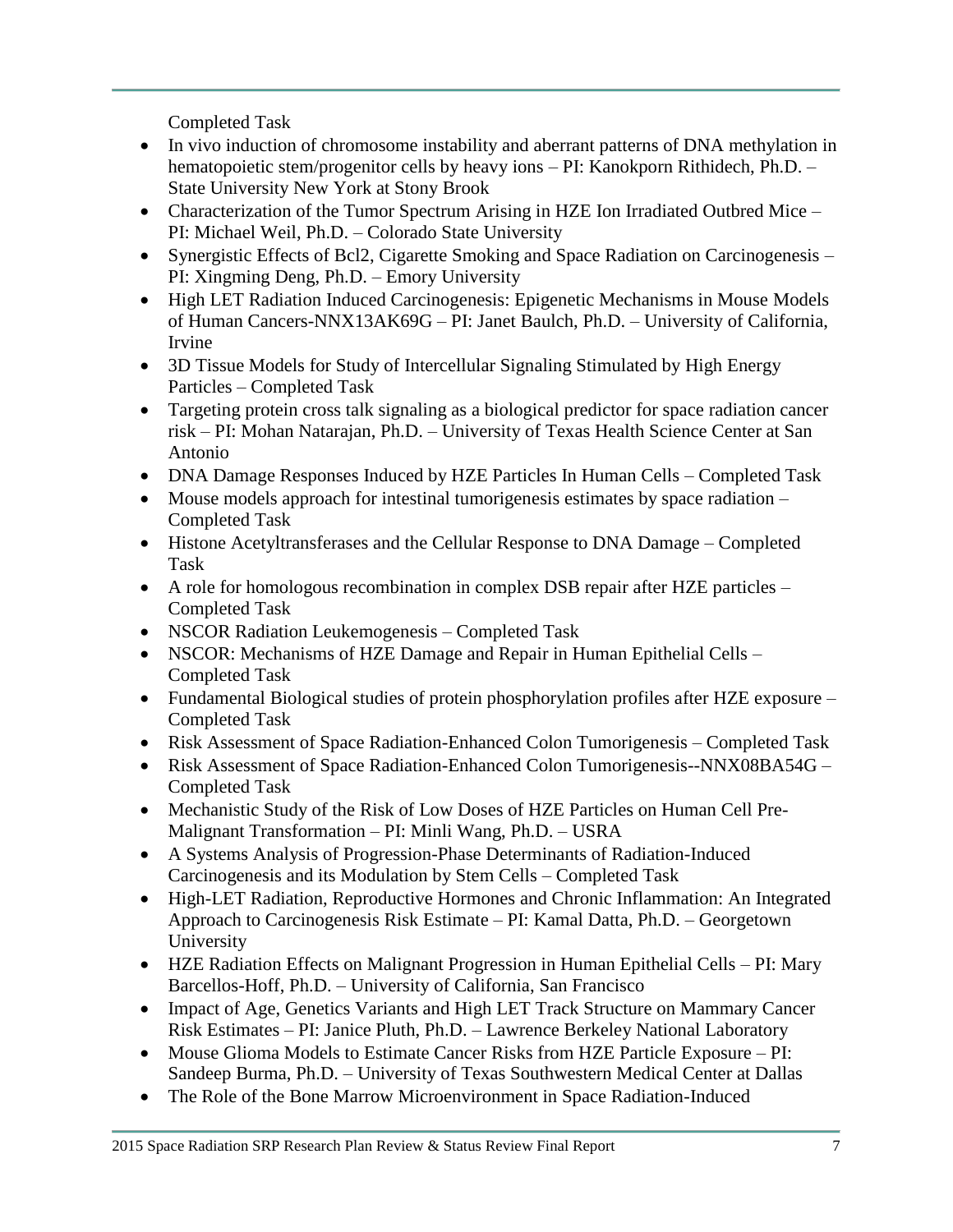Leukemogenesis – PI: Christopher Porada, Ph.D. – Wake Forest University School of Medicine

- Low Dose IR Activation of TGF-Beta 1-IGF-1-sCLU In Vivo: Mechanisms, Functions of a Changing Microenvironment – Completed Task
- Links Between Persistent DNA Damage, Genome Instability, and Aging PI: William Dynan, Ph.D. – Emory University
- Mitochondrial-Derived Oxidants and Cellular Responses to Low Dose/Low LET Ionizing Radiation – Completed Task
- Systematic Identification of Genes and Signal Transduction Pathways Involved in Radio-Adaptive Response – Completed Task
- Solid Tumor Risk Estimation: Incorporating Intercellular Interaction Effects-NNX11AK26G – Completed Task
- Contribution of GCR Exposure to Hematopoietic Stem Cell Dysfunction and Oncogenesis – PI: Stanton Gerson, M.D. – Case Western Reserve University
- Defining the role of miR-182 in HZE-Induced Tumorigenesis PI: David Kirsch, M.D., Ph.D. – Duke University
- The Effect of High LET Radiation on Differentiation and Tumorigenesis in the Human Hematopoietic System: Modeling in vitro and in vivo for Risk Assessment – PI: Lubomir Smilenov, Ph.D. – Columbia University
- The Relation Between Mutagenesis and Genomic Instability After Particle Exposure In Vivo-NNX14AC97G – PI: Mitchell Turker, Ph.D. – Oregon Health and Science University
- HZE-induced skin carcinoma: an in-vivo-like multicellular epithelial model system for analysis of radiation quality effects and DSB repair processes – Completed Task
- Oxidative Stress and the Cancer Risk of Space Radiation PI: Edward Azzam, Ph.D. University of Medicine and Dentistry of New Jersey
- Exosomes and secretory factors as mediators of non-targeted effects of HZE particles PI: William Dynan, Ph.D. – Emory University
- Induction of Hepatocellular Carcinoma by Space Radiation: A Systems Biology Study of Causative Mechanisms – PI: Mark Emmett, Ph.D. – The University of Texas Medical Branch
- Radiation-induced apoptosis avoidance and colon tumorigenesis: Epigenetic regulation in adult stem cells – PI: Nancy Turner, Ph.D. – Texas A&M University
- Space Radiation and Gastrointestinal Cancer: A Comprehensive Strategy for Risk Assessment and Model Development – PI: Albert Fornace, Ph.D. – Georgetown University
- NASA Specialized Center of Research on Carcinogenesis PI: Michael Weil, Ph.D. Colorado State University

**Cancer 02: How can experimental models of tumor development for the other tissues (bladder, ovary, prostrate, brain, uterus, esophagus, skin, etc.) be developed to represent the major processes in radiation carcinogenesis and extrapolated to human risk projections?**

- The SRP thinks this Gap is appropriate and relevant.
- The SRP recommends rewording the gap title to: "*How can experimental models of*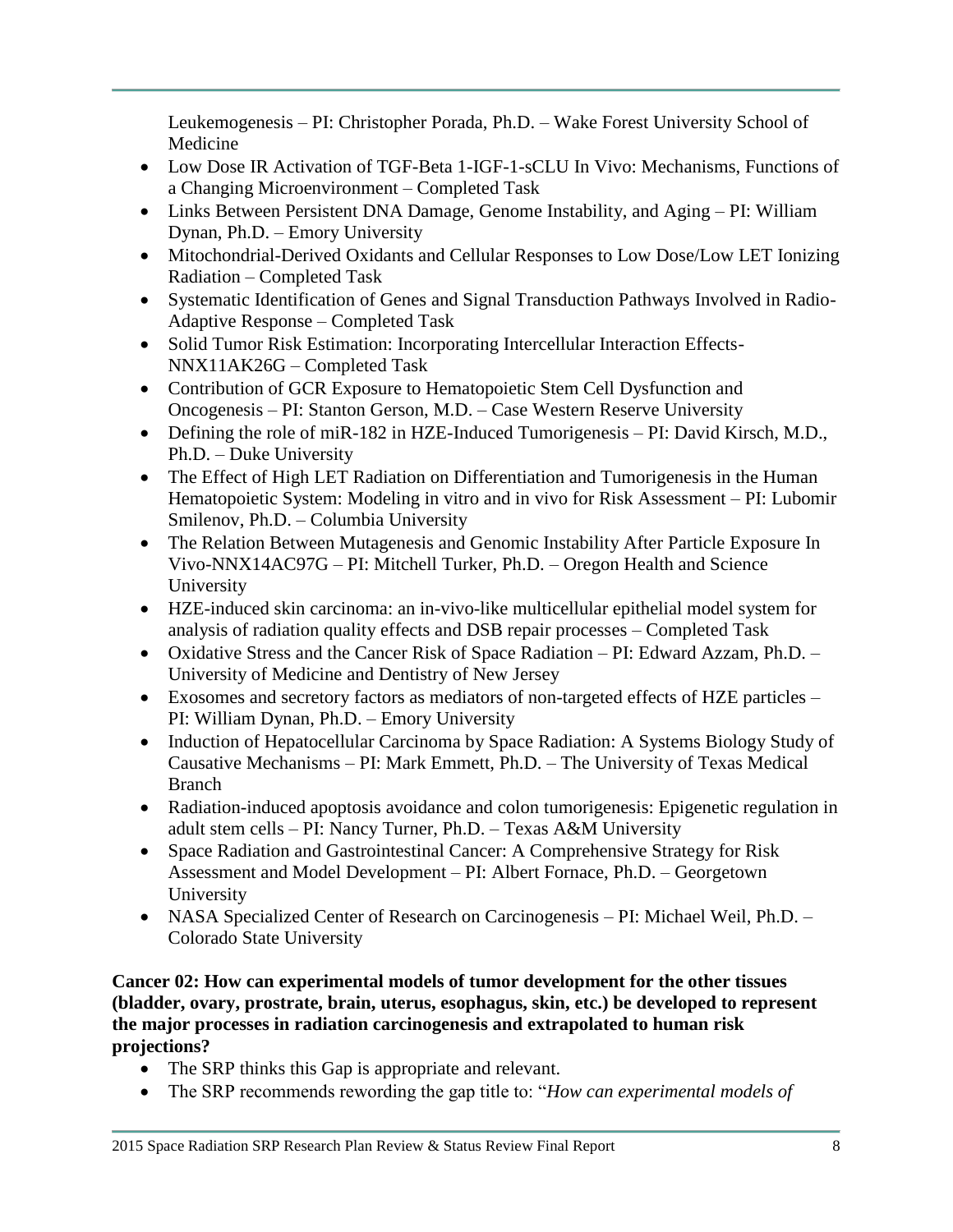*tumor development for the other tissues (bladder, ovary, prostrate, brain, uterus, esophagus, skin, etc.) be developed to represent the major processes in radiation carcinogenesis and extrapolated to human risk and clinical outcome projections?*"

- Comparative Analysis of Charged Particle-Induced Autosomal Mutations in Murine Tissues and Cells – Completed Task
- DNA Damage Clusters in Human Cell Transformation Induced by Single or Multiple Space Radiation Ion Exposures—Wilson – Completed Task
- Effects of prolonged exposure to space radiation on carcinogenesis and neuroendocrine differentiation in human prostate models – Completed Task
- Harderian Gland Tumorigenesis: Low-Dose-, Low-Dose-Rate-, and LET-Response PI: Eleanor Blakely, Ph.D. – Lawrence Berkeley National Laboratory
- HZE-induced skin carcinoma: an in-vivo-like multicellular epithelial model system for analysis of radiation quality effects and DSB repair processes – Completed Task
- Impact of Radiation Quality on Cancer Processes in 2D and 3D Esophageal Cell Models – Completed Task
- Integrated experimental and computational study of radiation induced matrix remodeling in a human skin equivalent – Completed Task
- Mechanisms of Cell Survival Following Space Radiation-Induced Mitotic Catastrophe: Implications for Cancer Risk – Completed Task
- NSCOR: Mechanisms Underlying the Risk of HZE Particle-Induced Solid Tumor Development – PI: Ya Wang, Ph.D. – Emory University
- miRNA profiling of radiation response: A systems biology approach to understanding regulation of proton and heavy ion dose effects – Completed Task
- Radiation and Gliomagenesis: A Sensitive Model System to Evaluate the Tumorigenic Potential of HZE Particles – Completed Task
- Structural Chromosome Aberrations Formed in Response to Changes in Proton Energy and Dose Rate – Completed Task
- Characterization of the Tumor Spectrum Arising in HZE Ion Irradiated Outbred Mice PI: Michael Weil, Ph.D. – Colorado State University
- 3D Tissue Models for Study of Intercellular Signaling Stimulated by High Energy Particles – Completed Task
- Targeting protein cross talk signaling as a biological predictor for space radiation cancer risk – PI: Mohan Natarajan, Ph.D. – University of Texas Health Science Center at San Antonio
- Comparative Analysis of Charged Particle-Induced Autosomal Mutagenesis in Murine Tissue and Cells – PI: Amy Kronrnberg, Ph.D. – Lawrence Berkeley National Laboratory
- Mechanism of Radiation-Induced Alteration of Astrocyte-Neuronal Coupling Completed Task
- Functional Role of The Betaig-H3 Gene In High-Energy Heavy Ions-Induced Carcinogenesis – Completed Task
- High-LET Radiation, Reproductive Hormones and Chronic Inflammation: An Integrated Approach to Carcinogenesis Risk Estimate – PI: Kamal Datta, Ph.D. – Georgetown University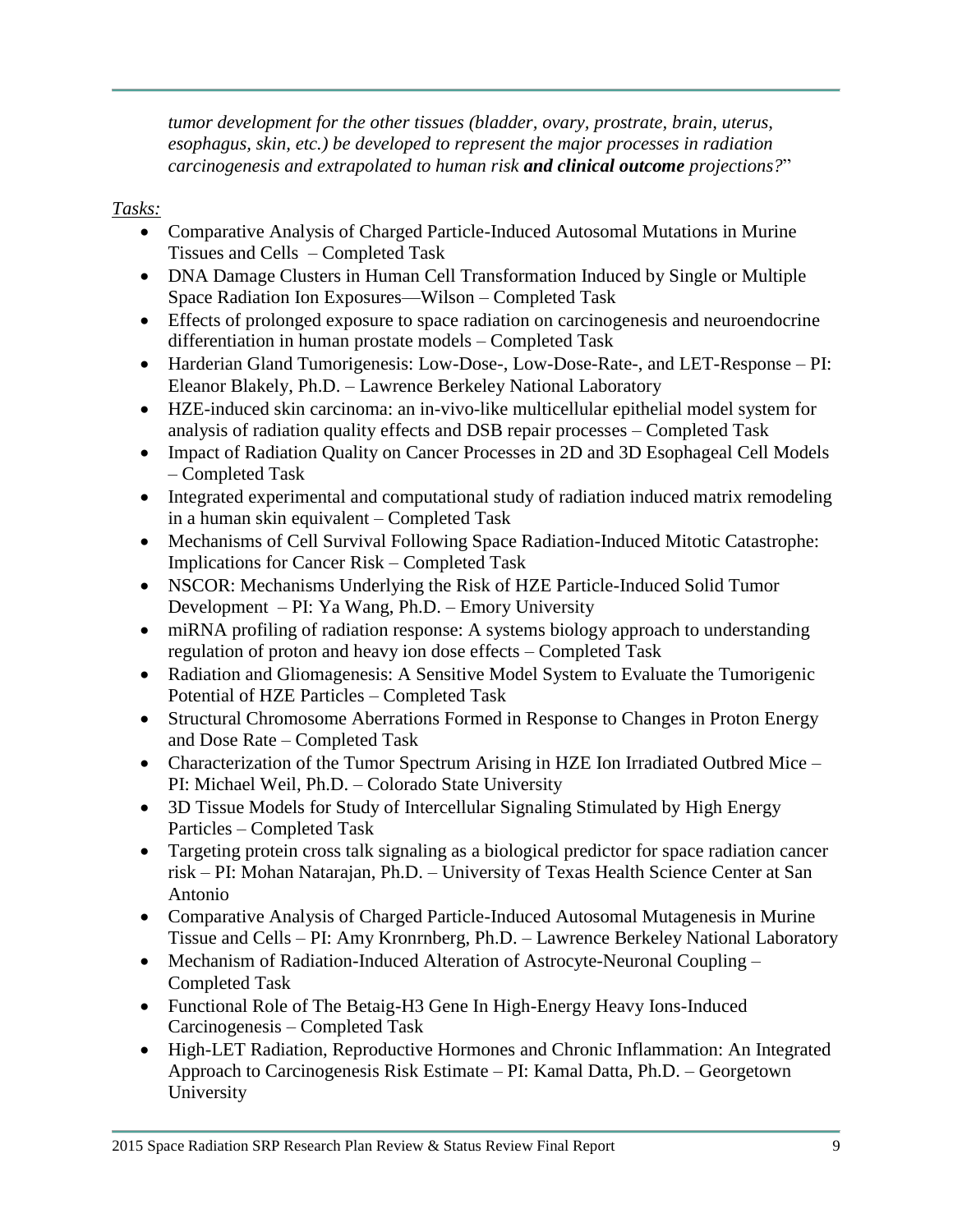- Mouse Glioma Models to Estimate Cancer Risks from HZE Particle Exposure PI: Sandeep Burma, Ph.D. – University of Texas Southwestern Medical Center at Dallas
- Defining the role of miR-182 in HZE-Induced Tumorigenesis PI: David Kirsch, M.D., Ph.D. – Duke University
- Charged Particle Effects on the Ovary PI: Ulrike Luderer, M.D., Ph.D. University of California, Irvine
- The Relation Between Mutagenesis and Genomic Instability After Particle Exposure In Vivo-NNX14AC97G – PI: Mitchell Turker, Ph.D. – Oregon Health and Science University
- Oxidative Stress and the Cancer Risk of Space Radiation PI: Edward Azzam, Ph.D. University of Medicine and Dentistry of New Jersey
- E Exosomes and secretory factors as mediators of non-targeted effects of HZE particles PI: William Dynan, Ph.D. – Emory University
- Mechanisms Underlying Charged Particle-Induced Disruption of CNS Function PI: Charles Limoli, Ph.D. – University of California, Irvine

**Cancer 03: How can experimental models of carcinogenesis be applied to reduce the uncertainties in radiation quality effects from SPE's and GCR, including effects on tumor spectrum, burden, latency and progression (e.g., tumor aggression and metastatic potential)?**

• The SRP thinks this Gap is appropriate and relevant.

- A mechanistic investigation of space radiation-induced carcinogenesis NNX12AB88G – Completed Task
- A Novel Biodosimetry Method Completed Task
- A Novel Biological Countermeasure and Mitigator of High LET-Induced Cancer Progression – Completed Task
- Comparative Analysis of Charged Particle-Induced Autosomal Mutations in Murine Tissues and Cells – Completed Task
- Dependence of Radiation Quality on Charged Particle-induced Early and Late Damages in Chromosomes – PI: Honglu Wu, M.D., Ph.D. – NASA Johnson Space Center
- Dose rate effects on the mechanisms of space radiation induced delayed genomic instability – Completed Task
- Effects of Intestinal Microflora on High-LET Radiation Mediated Toxicity and Genomic Instability – Completed Task
- Effects of prolonged exposure to space radiation on carcinogenesis and neuroendocrine differentiation in human prostate models – Completed Task
- Elucidating the Relationship Between the Effects of Various Radiation Qualities and Cancer Development Processes using Novel Flow-based Assays – Completed Task
- Epigenetic effects of radiation on epithelial cell self-renewal Completed Task
- Harderian Gland Tumorigenesis: Low-Dose-, Low-Dose-Rate-, and LET-Response PI: Eleanor Blakely, Ph.D. – Lawrence Berkeley National Laboratory
- High energy proton dose-rate and mixed field effects on neoplastic transformation in vitro – Completed Task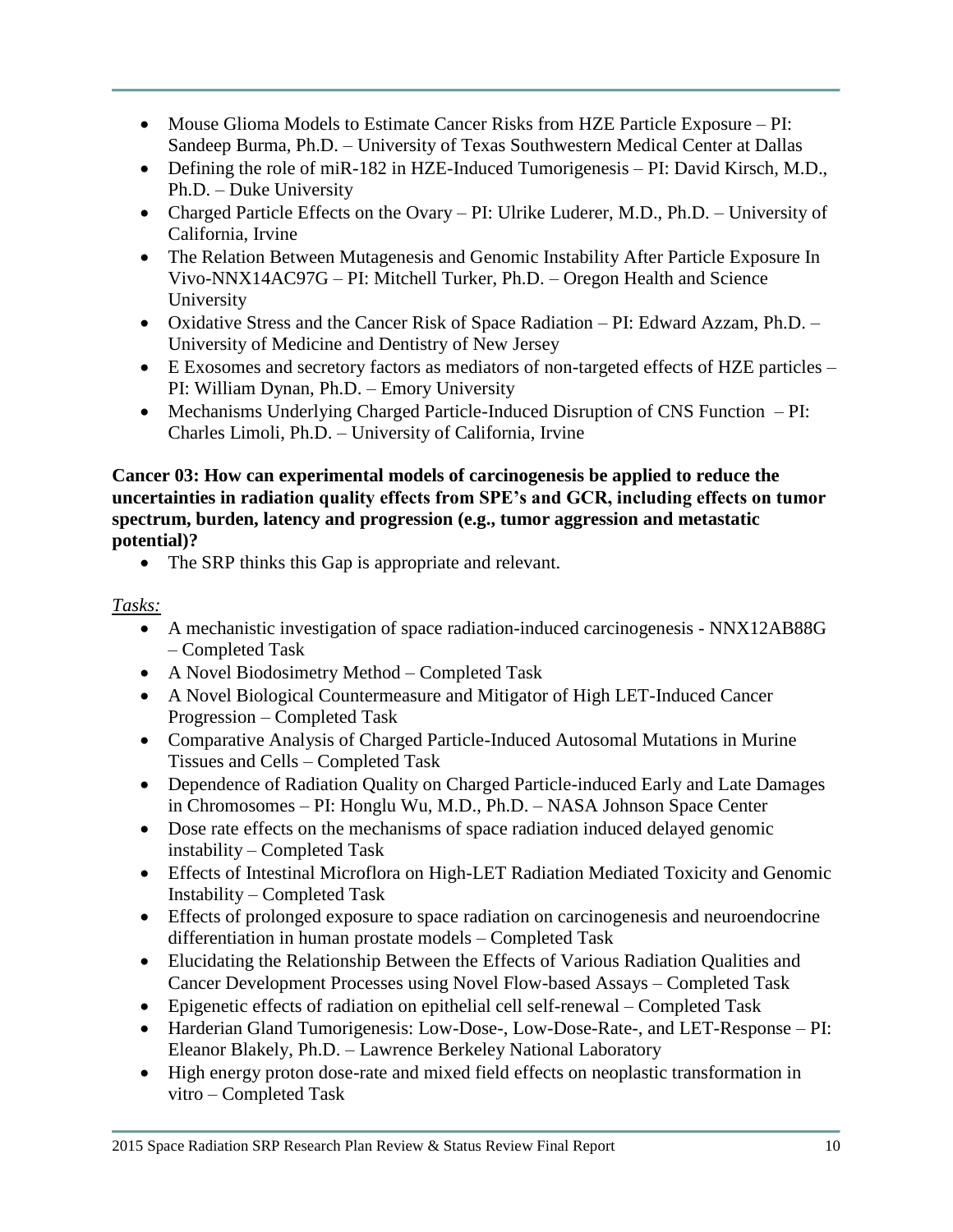- HZE-induced mammary cancer development processes in murine and "humanized" models, and their influence on radiation quality functions – Completed Task
- HZE-induced skin carcinoma: an in-vivo-like multicellular epithelial model system for analysis of radiation quality effects and DSB repair processes – Completed Task
- Impact of Radiation Quality on Cancer Processes in 2D and 3D Esophageal Cell Models – Completed Task
- Integrated experimental and computational study of radiation induced matrix remodeling in a human skin equivalent – Completed Task
- NSCOR: Lung Cancer Pathogenesis and HZE Particle Exposure Completed Task
- Mechanisms for induction of bystander effects by high-energy particles in cells and tissues – Completed Task
- Mechanisms of Cell Survival Following Space Radiation-Induced Mitotic Catastrophe: Implications for Cancer Risk – Completed Task
- Mechanisms of the Repair of HZE Induced DNA Double-Strand Breaks in Human Cells – Completed Task
- NSCOR: Mechanisms Underlying the Risk of HZE Particle-Induced Solid Tumor Development – PI: Ya Wang, Ph.D. – Emory University
- Mitigating High Z Radiation Induced Genomic Instability by Non-Protein Thiols Completed Task
- NSCOR: NASA Specialized Center of Research on Radiation Carcinogenesis PI: Robert Ullrich, Ph.D. – University of Texas Medical Branch
- Radiation and Gliomagenesis: A Sensitive Model System to Evaluate the Tumorigenic Potential of HZE Particles – Completed Task
- Radiation quality and the relationship between induced telomere dysfunction and mutagenesis – Completed Task
- NSCOR: Risks Estimates and Mechanisms of Lung Cancer Pathogenesis After Space Radiation – PI: John Minna, Ph.D. – University of Texas Southwestern Medical Center
- Role of high-LET radiation-induced mitotic catastrophe in mutagenesis: implication for carcinogenesis – Completed Task
- NSCOR: Solid Tumor Risk Estimation: Incorporating Intercellular Interaction Effects Completed Task
- NSCOR: Space Radiation and Intestinal Tumorigenesis: Risk Assessment and Counter Measure Development – PI: Albert Fornace, Ph.D. – Georgetown University
- Space Radiation Effects on Genomic and Epigenetic Stability: Influence of Radiation Quality and Genetic Predisposition-NNX13AK70G – PI: Janet Baulch, Ph.D. – University of California, Irvine
- Space Radiation Risk Assessment Project-Cucinotta PI: Francis Cucinotta, Ph.D. University of Nevada, Las Vegas
- Telomeric proteins in the radiation/DNA damage response Completed Task
- NSCOR: The contribution of non-targeted effects in HZE cancer risk PI: Mary Barcellos-Hoff, Ph.D. – University of California, San Francisco
- The mechanism of excess relative risk on carcinogenesis induced by high-LET radiation – Completed Task
- The Relation Between Mutagenesis and Genomic Instability After Particle Exposure In Vivo – Completed Task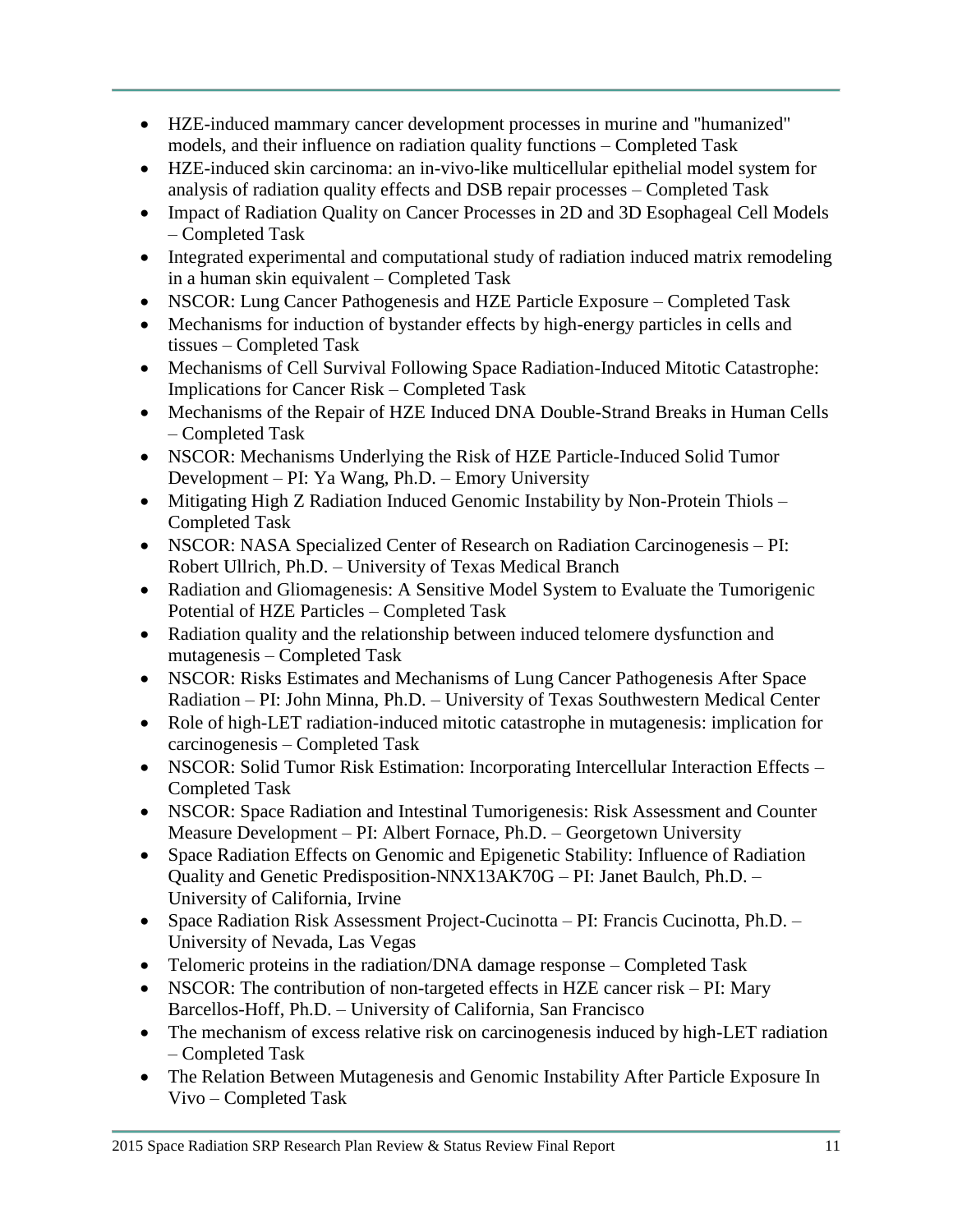- The Role of Gap-Junction Communication and Oxidative Metabolism in the Biological Effects of Space Radiation – Completed Task
- Tissue-specific acute and late molecular surveillance of particle radiation effects Completed Task
- High LET Radiation Induced Carcinogenesis: Epigenetic Mechanisms in Mouse Models of Human Cancers-NNX13AK69G – PI: Janet Baulch, Ph.D. – University of California, Irvine
- 3D Tissue Models for Study of Intercellular Signaling Stimulated by High Energy Particles – Completed Task
- Targeting protein cross talk signaling as a biological predictor for space radiation cancer risk – PI: Mohan Natarajan, Ph.D. – University of Texas Health Science Center at San Antonio
- Comparative Analysis of Charged Particle-Induced Autosomal Mutagenesis in Murine Tissue and Cells – PI: Amy Kronrnberg, Ph.D. – Lawrence Berkeley National Laboratory
- DNA Damage Responses Induced by HZE Particles In Human Cells Completed Task
- Histone Acetyltransferases and the Cellular Response to DNA Damage Completed Task
- A role for homologous recombination in complex DSB repair after HZE particles Completed Task
- T-helper Cell Gene Expression and Function in Response to Low Dose and Acute Radiation – Completed Task
- Radioprotectors and Tumors: Molecular Studies in Mice Completed Task
- Comparative Analysis of Fe-Induced Autosomal Mutations in Murine Tissue and Cell Lines – Completed Task
- Heritable Genetic Changes in Cells Recovered From Irradiated 3D Tissue Constructs Completed Task
- Mechanisms of Human Skin Responses to Low Radiation Doses and Dose Rates Completed Task
- Mechanistic and Quantitative Studies of Bystander Reponses in 3-D Human Tissues for Low-Dose Radiation Risk Estimation – Completed Task
- The Contribution of Tissue Level Organization to Genomic Stability Following Low Dose/Low Dose Rate Gamma and Proton Irradiation – Completed Task
- Mechanism of Radiation-Induced Alteration of Astrocyte-Neuronal Coupling Completed Task
- NSCOR Radiation Leukemogenesis Completed Task
- HZE Radiation: Modulation Of Genetic Effects By RNA Interference Of NHEJ Completed Task
- NSCOR: Mechanisms of HZE Damage and Repair in Human Epithelial Cells Completed Task
- Methods for Real Time Measurement of Dose and Charged Particle Spectrum Completed Task
- Early Detection of Inflammatory Response and the Subsequent Health Outcomes Due to High LET Particle Radiation: An Integrated Metabolomics Study – Completed Task
- Fundamental Biological studies of protein phosphorylation profiles after HZE exposure Completed Task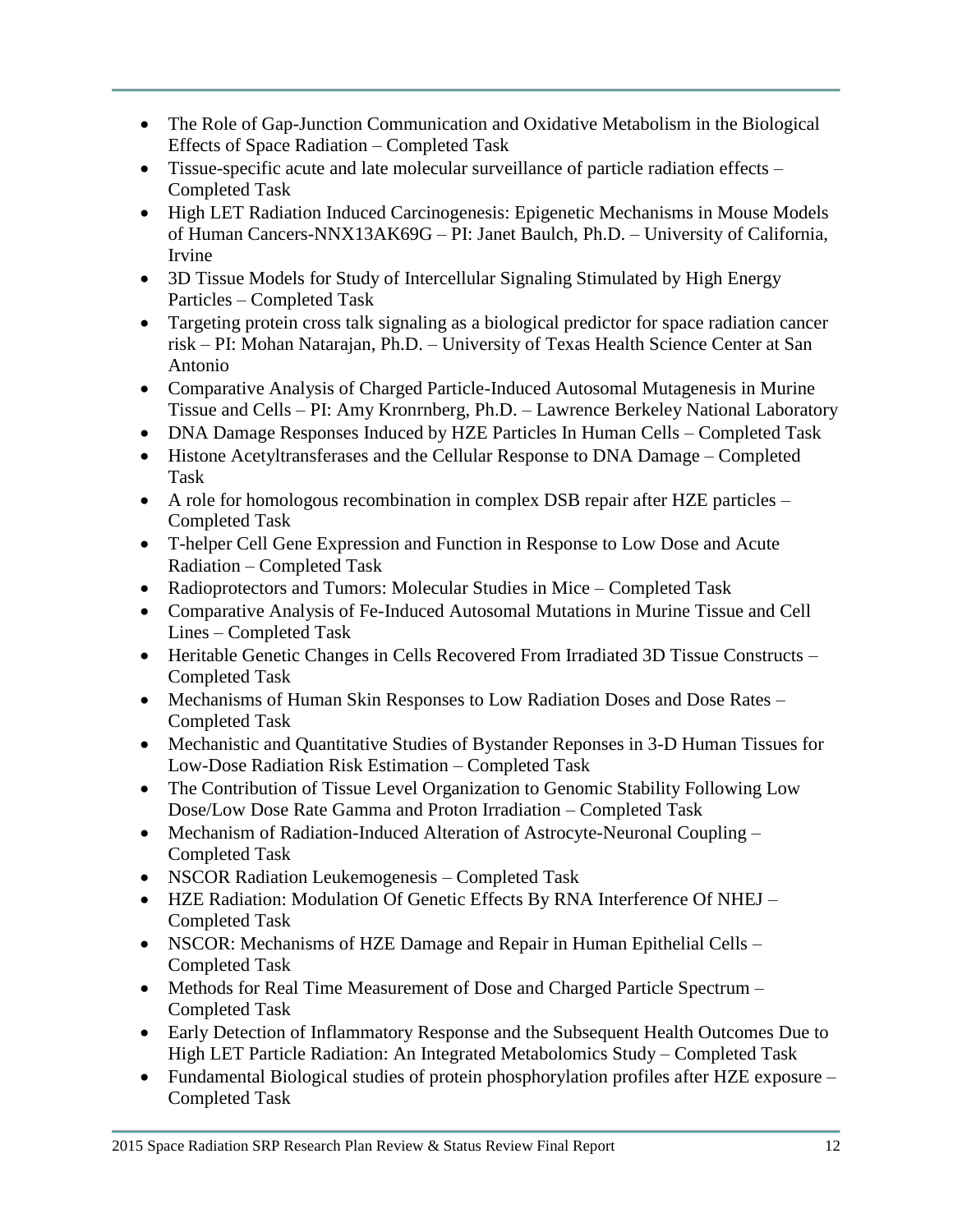- Mechanisms of the Repair of HZE Induced DNA Double-Strand Breaks in Human Cells NNX12AH07G – Completed Task
- Mechanistic Study of the Risk of Low Doses of HZE Particles on Human Cell Pre-Malignant Transformation – PI: Minli Wang, Ph.D. – USRA
- A Systems Analysis of Progression-Phase Determinants of Radiation-Induced Carcinogenesis and its Modulation by Stem Cells – Completed Task
- High-LET Radiation, Reproductive Hormones and Chronic Inflammation: An Integrated Approach to Carcinogenesis Risk Estimate – PI: Kamal Datta, Ph.D. – Georgetown University
- Impact of Age, Genetics Variants and High LET Track Structure on Mammary Cancer Risk Estimates – PI: Janice Pluth, Ph.D. – Lawrence Berkeley National Laboratory
- Mechanism of Clustered DNA Double-strand Break Repair in Response to HZE Particles in Human Cells – PI: Aroumougame Asaithamby, Ph.D. – University of Texas Southwestern Medical Center
- Mouse Glioma Models to Estimate Cancer Risks from HZE Particle Exposure PI: Sandeep Burma, Ph.D. – University of Texas Southwestern Medical Center at Dallas
- Solid Tumor Risk Estimation: Incorporating Intercellular Interaction Effects-NNX11AK26G – Completed Task
- Contribution of GCR Exposure to Hematopoietic Stem Cell Dysfunction and Oncogenesis – PI: Stanton Gerson, M.D. – Case Western Reserve University
- Defining the role of miR-182 in HZE-Induced Tumorigenesis PI: David Kirsch, M.D., Ph.D. – Duke University
- The Contribution of Delta Rays to the Chromosome Aberration Dose Response in Human Cells Irradiated with HZE Particles of Different Energy but the Same LET – PI: Bradford Loucas, M.D., Ph.D. – University of Texas Medical Branch, Galveston
- The Relation Between Mutagenesis and Genomic Instability After Particle Exposure In Vivo-NNX14AC97G – PI: Mitchell Turker, Ph.D. – Oregon Health and Science University
- Oxidative Stress and the Cancer Risk of Space Radiation PI: Edward Azzam, Ph.D. University of Medicine and Dentistry of New Jersey
- Molecular characterization of transmissible chromosome aberrations produced by ions of intermediate and high atomic number – PI: Michael Cornforth, Ph.D. –University of Texas Medical Branch
- Exosomes and secretory factors as mediators of non-targeted effects of HZE particles PI: William Dynan, Ph.D. – Emory University
- Induction of Hepatocellular Carcinoma by Space Radiation: A Systems Biology Study of Causative Mechanisms – PI: Mark Emmett, Ph.D. – The University of Texas Medical Branch
- Space Radiation Risk Assessment Project PI: Steven Blattnig, Ph.D. NASA Langley Research Center
- Space Radiation and Gastrointestinal Cancer: A Comprehensive Strategy for Risk Assessment and Model Development – PI: Albert Fornace, Ph.D. – Georgetown University
- NASA Specialized Center of Research on Carcinogenesis PI: Michael Weil, Ph.D. Colorado State University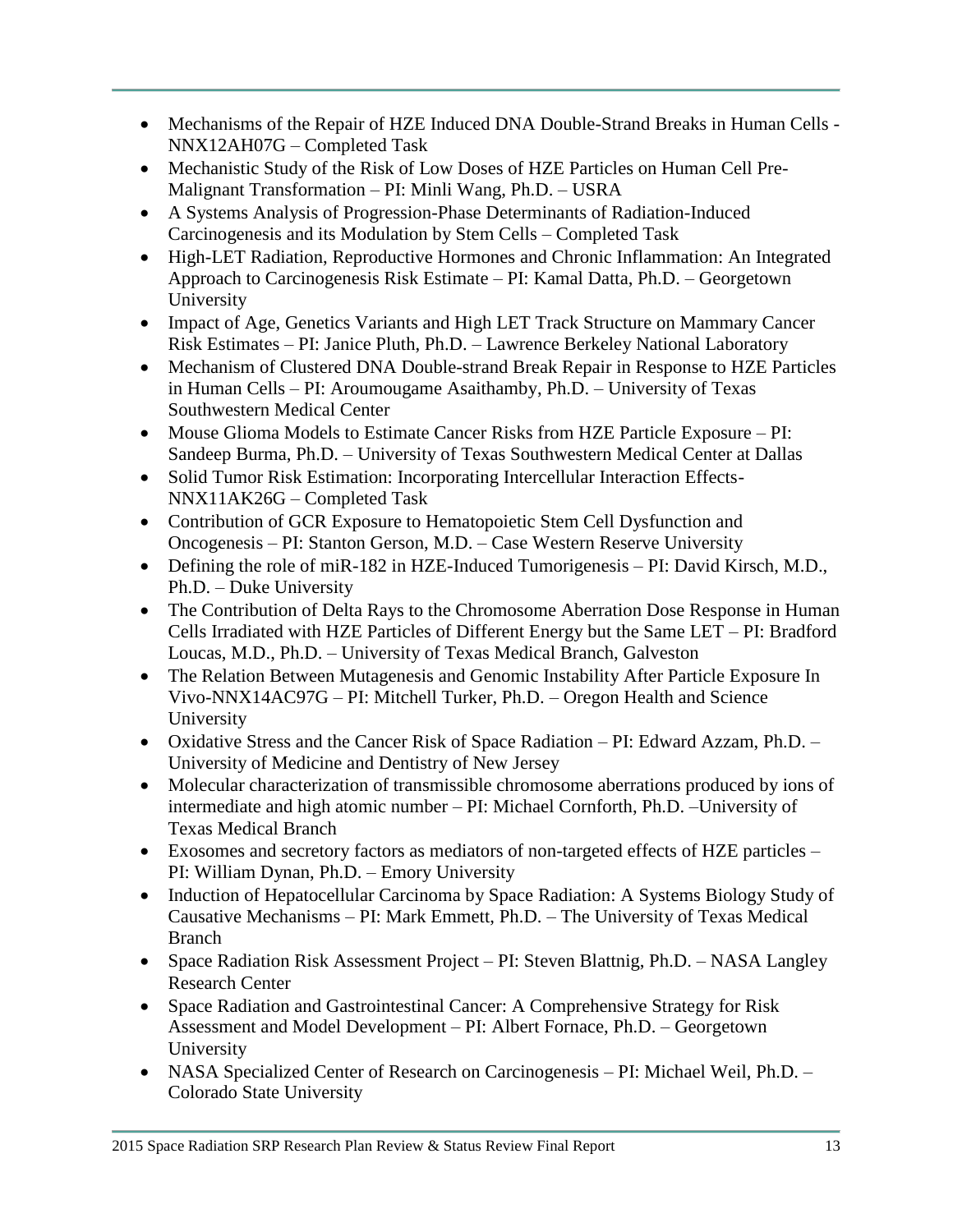### **Cancer 04: How can models of cancer risk be applied to reduce the uncertainties in doserate dependence of risks from SPE's and GCR?**

- The SRP thinks this Gap is appropriate and relevant.
- The SRP recommends changing the Gap Title to: "*How can experimental evidence be improved to determine if dose-rate dependence for HZE particles is a risk? If so, how can models of cancer risk be applied?*"

- A Novel Biodosimetry Method Completed Task
- A Novel Biological Countermeasure and Mitigator of High LET-Induced Cancer Progression – Completed Task
- DNA Damage Clusters in Human Cell Transformation Induced by Single or Multiple Space Radiation Ion Exposures—Wilson – Completed Task
- Dose-Rate Effects and Components of Systems Governing Variations in Susceptibility for Carcinogenic and Acute Radiation Risks following Gamma-Ray, Proton, or HZE Irradiation – Completed Task
- Dose-rate effects of protons on the induction of genomic instability in vivo Completed Task
- Effects of prolonged exposure to space radiation on carcinogenesis and neuroendocrine differentiation in human prostate models – Completed Task
- Harderian Gland Tumorigenesis: Low-Dose-, Low-Dose-Rate-, and LET-Response PI: Eleanor Blakely, Ph.D. – Lawrence Berkeley National Laboratory
- NSCOR: Mechanisms Underlying the Risk of HZE Particle-Induced Solid Tumor Development – PI: Ya Wang, Ph.D. – Emory University
- NSCOR: NASA Specialized Center of Research on Radiation Carcinogenesis PI: Robert Ullrich, Ph.D. – University of Texas Medical Branch
- NSCOR: Lung Cancer Pathogenesis and HZE Particle Exposure Completed Task
- NSCOR: Risks Estimates and Mechanisms of Lung Cancer Pathogenesis After Space Radiation – PI: John Minna, Ph.D. – University of Texas Southwestern Medical Center
- NSCOR: Space Radiation and Intestinal Tumorigenesis: Risk Assessment and Counter Measure Development – PI: Albert Fornace, Ph.D. – Georgetown University
- Space Radiation Risk Assessment Project-Cucinotta Completed Task
- Structural Chromosome Aberrations Formed in Response to Changes in Proton Energy and Dose Rate – Completed Task
- The mechanism of excess relative risk on carcinogenesis induced by high-LET radiation – Completed Task
- Tissue-specific acute and late molecular surveillance of particle radiation effects Completed Task
- 3D Tissue Models for Study of Intercellular Signaling Stimulated by High Energy Particles – Completed Task
- Targeting protein cross talk signaling as a biological predictor for space radiation cancer risk – PI: Mohan Natarajan, Ph.D. – University of Texas Health Science Center at San Antonio
- T-helper Cell Gene Expression and Function in Response to Low Dose and Acute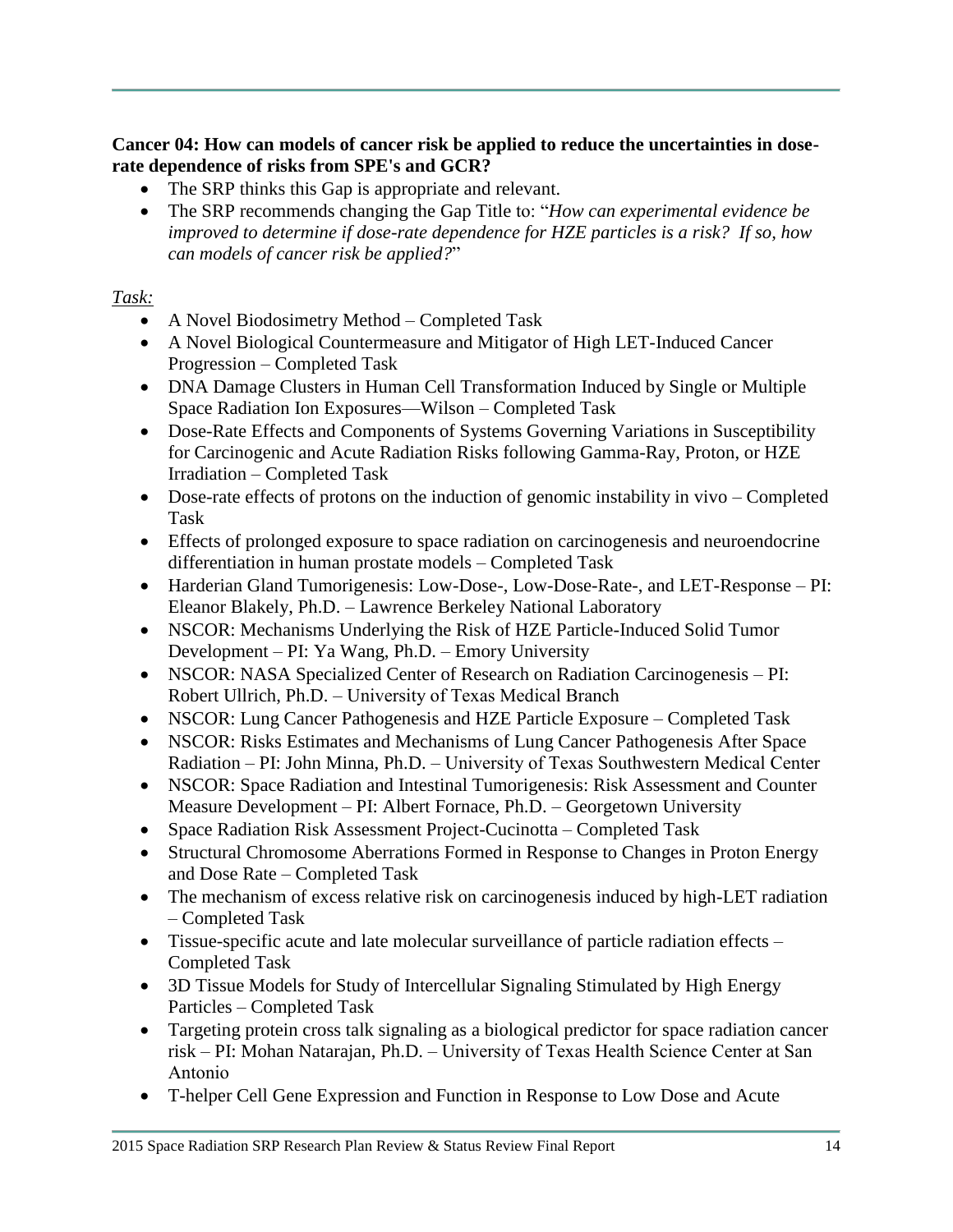Radiation – Completed Task

- Radioprotectors and Tumors: Molecular Studies in Mice Completed Task
- Heritable Genetic Changes in Cells Recovered From Irradiated 3D Tissue Constructs Completed Task
- Mechanisms of Human Skin Responses to Low Radiation Doses and Dose Rates Completed Task
- Mechanistic and Quantitative Studies of Bystander Reponses in 3-D Human Tissues for Low-Dose Radiation Risk Estimation – Completed Task
- The Contribution of Tissue Level Organization to Genomic Stability Following Low Dose/Low Dose Rate Gamma and Proton Irradiation – Completed Task
- NSCOR Radiation Leukemogenesis Completed Task
- Mechanistic Study of the Risk of Low Doses of HZE Particles on Human Cell Pre-Malignant Transformation – PI: Minli Wang, Ph.D. – USRA
- A Systems Analysis of Progression-Phase Determinants of Radiation-Induced Carcinogenesis and its Modulation by Stem Cells – Completed Task
- High-LET Radiation, Reproductive Hormones and Chronic Inflammation: An Integrated Approach to Carcinogenesis Risk Estimate – PI: Kamal Datta, Ph.D. – Georgetown University
- Mechanism of Clustered DNA Double-strand Break Repair in Response to HZE Particles in Human Cells – PI: Aroumougame Asaithamby, Ph.D. – University of Texas Southwestern Medical Center
- Mouse Glioma Models to Estimate Cancer Risks from HZE Particle Exposure PI: Sandeep Burma, Ph.D. – University of Texas Southwestern Medical Center at Dallas
- The Contribution of Delta Rays to the Chromosome Aberration Dose Response in Human Cells Irradiated with HZE Particles of Different Energy but the Same LET – PI: Bradford Loucas, Ph.D. – University of Texas Medical Branch, Galveston
- Oxidative Stress and the Cancer Risk of Space Radiation PI: Edward Azzam, Ph.D. University of Medicine and Dentistry of New Jersey
- Exosomes and secretory factors as mediators of non-targeted effects of HZE particles PI: William Dynan, Ph.D. – Emory University
- Space Radiation Risk Assessment Project PI: Steven Blattnig, Ph.D. NASA Langley Research Center
- Space Radiation and Gastrointestinal Cancer: A Comprehensive Strategy for Risk Assessment and Model Development – PI: Albert Fornace, Ph.D. – Georgetown University
- NASA Specialized Center of Research on Carcinogenesis PI: Michael Weil, Ph.D. Colorado State University

#### **Cancer 05: How can models of cancer risk be applied to reduce the uncertainties in individual radiation sensitivity including genetic and epigenetic factors from SPE and GCR?**

• The SRP thinks this Gap is appropriate and relevant.

*Tasks:*

A Novel Biological Countermeasure and Mitigator of High LET-Induced Cancer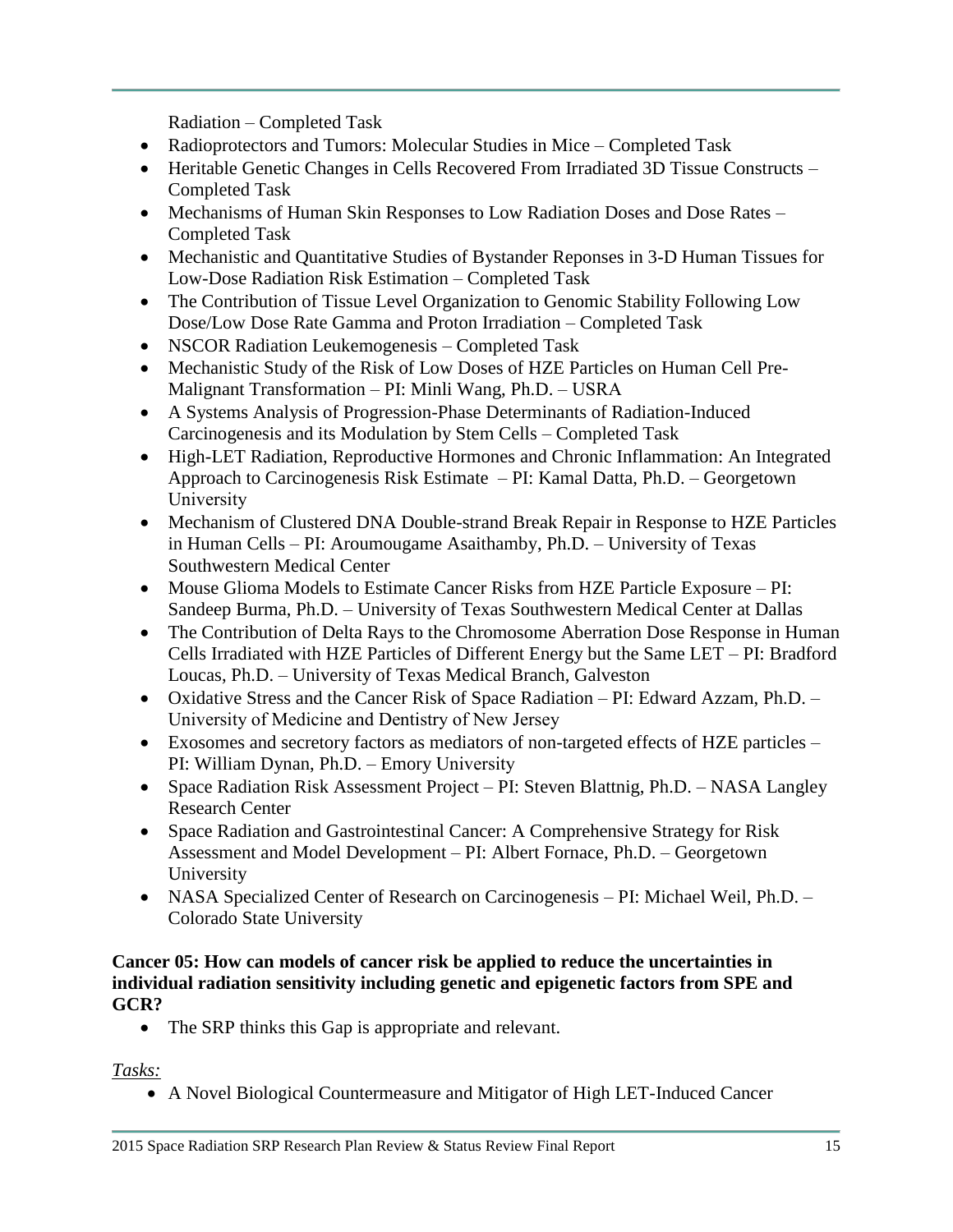Progression – Completed Task

- Dependence of Radiation Quality on Charged Particle-induced Early and Late Damages in Chromosomes – PI: Honglu Wu, M.D., Ph.D. – NASA Johnson Space Center
- Effects of Intestinal Microflora on High-LET Radiation Mediated Toxicity and Genomic Instability – Completed Task
- Harderian Gland Tumorigenesis: Low-Dose-, Low-Dose-Rate-, and LET-Response PI: Eleanor Blakely, Ph.D. – Lawrence Berkeley National Laboratory
- NSCOR: Lung Cancer Pathogenesis and HZE Particle Exposure Completed Task
- miRNA profiling of radiation response: A systems biology approach to understanding regulation of proton and heavy ion dose effects – Completed Task
- NSCOR: Risks Estimates and Mechanisms of Lung Cancer Pathogenesis After Space Radiation – PI: John Minna, Ph.D. – University of Texas Southwestern Medical Center
- Space Radiation Effects on Genomic and Epigenetic Stability: Influence of Radiation Quality and Genetic Predisposition-NNX13AK70G – PI: Janet Baulch, Ph.D. – University of California, Irvine
- Space Radiation Risk Assessment Project-Cucinotta PI: Francis Cucinotta, Ph.D. University of Nevada, Las Vegas
- NSCOR: The contribution of non-targeted effects in HZE cancer risk PI: Mary Barcellos-Hoff, Ph.D. – University of California, San Francisco
- In vivo induction of chromosome instability and aberrant patterns of DNA methylation in hematopoietic stem/progenitor cells by heavy ions – PI: Kanokporn Rithidech, Ph.D. – State University New York at Stony Brook
- Characterization of the Tumor Spectrum Arising in HZE Ion Irradiated Outbred Mice PI: Michael Weil, Ph.D. – Colorado State University
- High LET Radiation Induced Carcinogenesis: Epigenetic Mechanisms in Mouse Models of Human Cancers-NNX13AK69G – PI: Janet Baulch, Ph.D. – University of California, Irvine
- NSCOR: Mechanisms of HZE Damage and Repair in Human Epithelial Cells Completed Task
- Impact of Individual Susceptibility and Previous Radiation Risk for Astronauts Completed Task
- High-LET Radiation, Reproductive Hormones and Chronic Inflammation: An Integrated Approach to Carcinogenesis Risk Estimate – PI: Kamal Datta, Ph.D. – Georgetown University
- Impact of Age, Genetics Variants and High LET Track Structure on Mammary Cancer Risk Estimates – PI: Janice Pluth, Ph.D. – Lawrence Berkeley National Laboratory
- Mechanism of Clustered DNA Double-strand Break Repair in Response to HZE Particles in Human Cells – PI: Aroumougame Asaithamby, Ph.D. – University of Texas Southwestern Medical Center
- Mouse Glioma Models to Estimate Cancer Risks from HZE Particle Exposure PI: Sandeep Burma, Ph.D. – University of Texas Southwestern Medical Center at Dallas
- The Role of the Bone Marrow Microenvironment in Space Radiation-Induced Leukemogenesis – PI: Christopher Porada, Ph.D. – Wake Forest University School of Medicine
- Patterns of Energy Deposition by HZE Particles in Cellular Targets Completed Task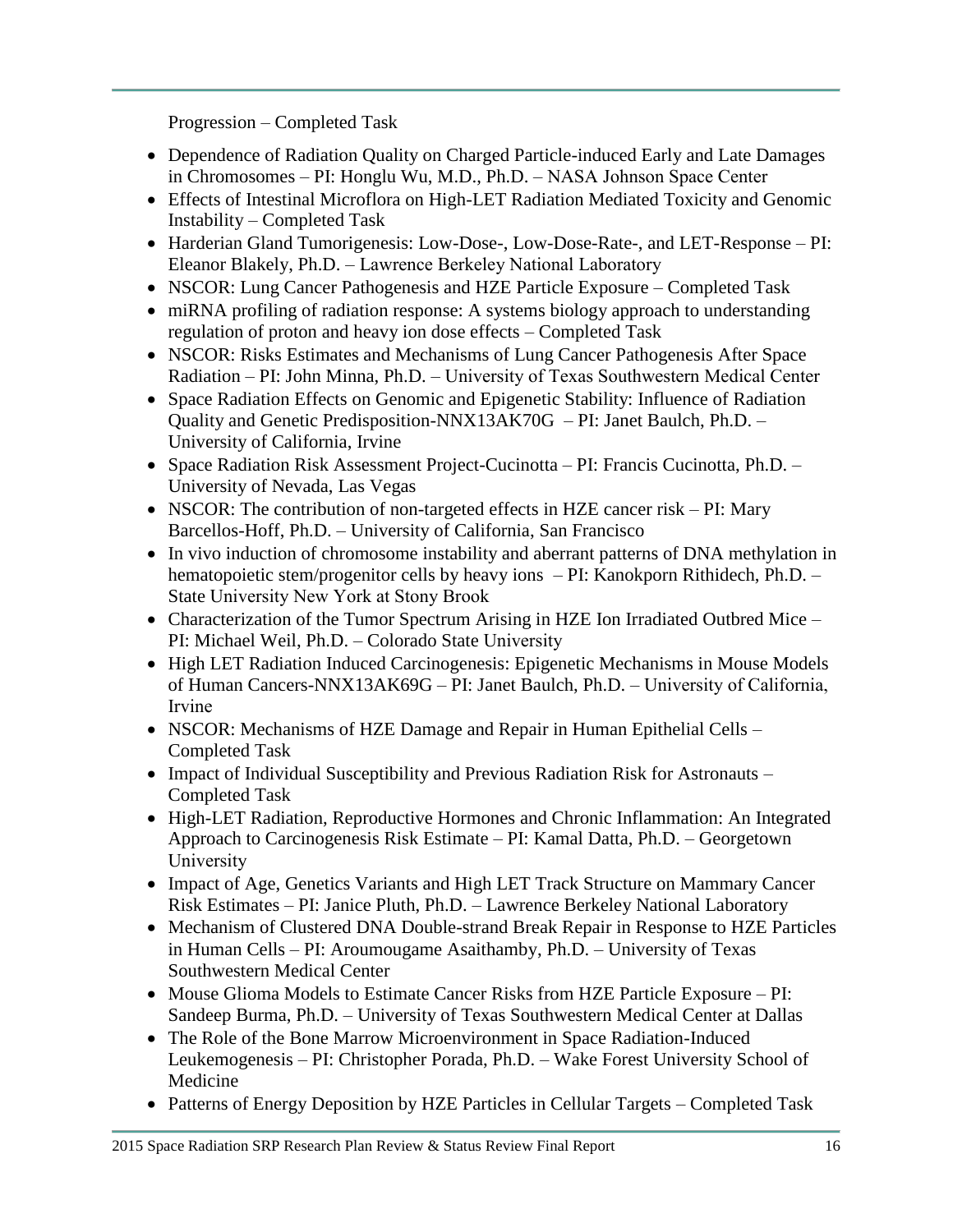- Systems Biology Model of Interactions Between Tissue Growth Factors and DNA Damage Pathways: Low Dose Response and Cross-Talk in TGFbeta and ATM Signaling – PI: Francis Cucinotta, Ph.D. – University of Nevada, Las Vegas
- Mitochondrial-Derived Oxidants and Cellular Responses to Low Dose/Low LET Ionizing Radiation – Completed Task
- Contribution of GCR Exposure to Hematopoietic Stem Cell Dysfunction and Oncogenesis – PI: Stanton Gerson, Ph.D. – Case Western Reserve University
- Defining the role of miR-182 in HZE-Induced Tumorigenesis PI: David Kirsch, M.D., Ph.D. – Duke University
- Oxidative Stress and the Cancer Risk of Space Radiation PI: Edward Azzam, Ph.D. University of Medicine and Dentistry of New Jersey
- Space Radiation Risk Assessment Project PI: Steven Blattnig, Ph.D. NASA Langley Research Center
- Mechanisms Underlying Charged Particle-Induced Disruption of CNS Function PI: Charles Limoli, Ph.D. – University of California, Irvine
- Space Radiation and Gastrointestinal Cancer: A Comprehensive Strategy for Risk Assessment and Model Development – PI: Albert Fornace, Ph.D. – Georgetown University
- NASA Specialized Center of Research on Carcinogenesis PI: Michael Weil, Ph.D. Colorado State University
- Individual Genetic Susceptibility Completed Task

## **Cancer 06: How can models of cancer risk be applied to reduce the uncertainties in the age and sex dependence of cancer risks from SPE's and GCR?**

• The SRP thinks this Gap is appropriate and relevant.

- A Novel Biological Countermeasure and Mitigator of High LET-Induced Cancer Progression – Completed Task
- Effects of Intestinal Microflora on High-LET Radiation Mediated Toxicity and Genomic Instability – Completed Task
- HZE-induced mammary cancer development processes in murine and "humanized" models, and their influence on radiation quality functions – Completed Task
- NSCOR: Risks Estimates and Mechanisms of Lung Cancer Pathogenesis After Space Radiation – PI: John Minna, Ph.D. – University of Texas Southwestern Medical Center
- NSCOR: Solid Tumor Risk Estimation: Incorporating Intercellular Interaction Effects Completed Task
- Space Radiation Risk Assessment Project-Cucinotta PI: Francis Cucinotta, Ph.D. University of Nevada, Las Vegas
- NSCOR: The contribution of non-targeted effects in HZE cancer risk PI: Mary Barcellos-Hoff, Ph.D. – University of California, San Francisco
- Characterization of the Tumor Spectrum Arising in HZE Ion Irradiated Outbred Mice PI: Michael Weil, Ph.D. – Colorado State University
- NSCOR: Mechanisms of HZE Damage and Repair in Human Epithelial Cells Completed Task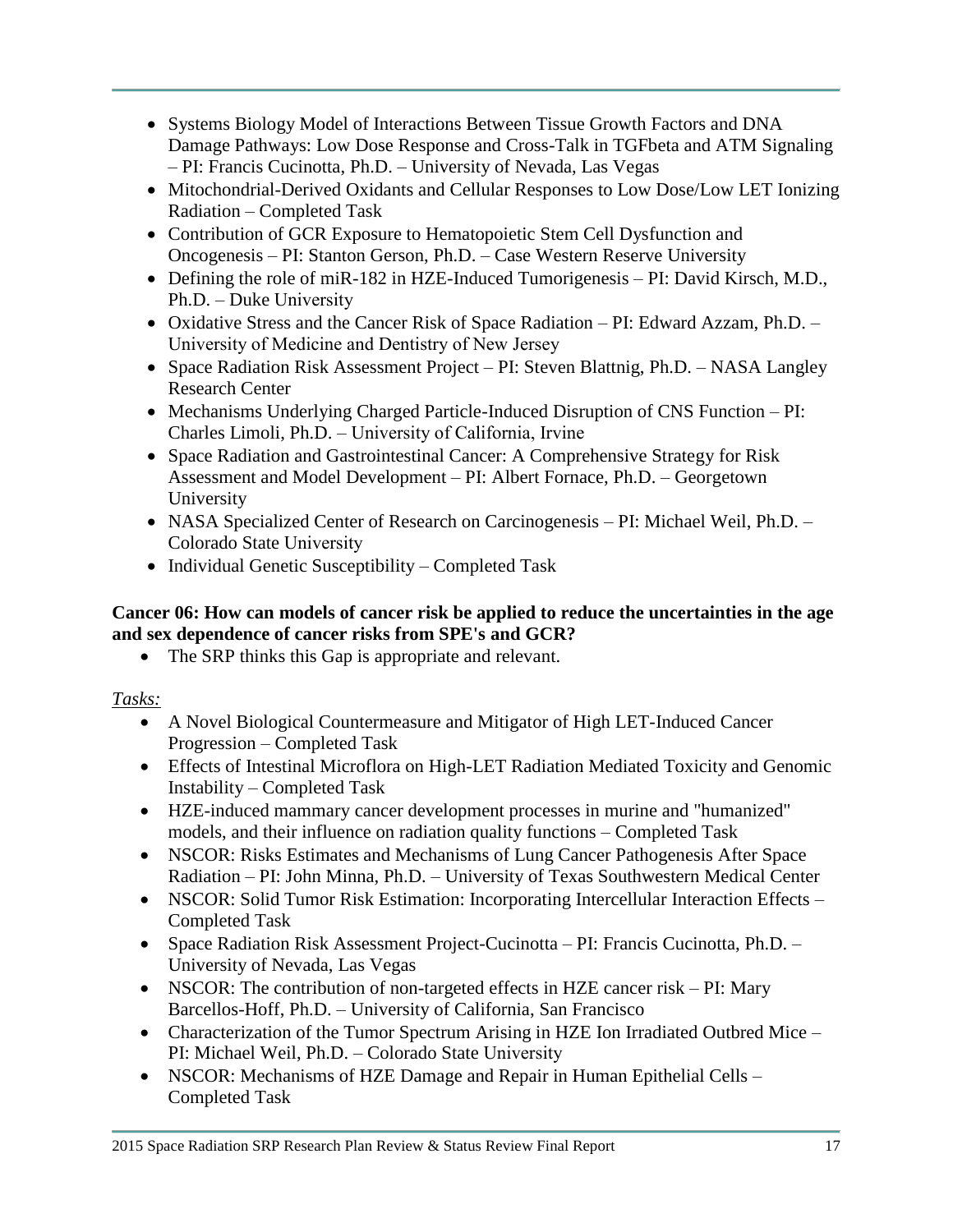- High-LET Radiation, Reproductive Hormones and Chronic Inflammation: An Integrated Approach to Carcinogenesis Risk Estimate – PI: Kamal Datta, Ph.D. – Georgetown University
- HZE Radiation Effects on Malignant Progression in Human Epithelial Cells PI: Mary Barcellos-Hoff, Ph.D. – University of California, San Francisco
- Impact of Age, Genetics Variants and High LET Track Structure on Mammary Cancer Risk Estimates – PI: Janice Pluth, Ph.D. – Lawrence Berkeley National Laboratory
- The Role of the Bone Marrow Microenvironment in Space Radiation-Induced Leukemogenesis – PI: Christopher Porada, Ph.D. – Wake Forest University School of Medicine
- Mouse Glioma Models to Estimate Cancer Risks from HZE Particle Exposure PI: Sandeep Burma, Ph.D. – University of Texas Southwestern Medical Center at Dallas
- Patterns of Energy Deposition by HZE Particles in Cellular Targets Completed Task
- Solid Tumor Risk Estimation: Incorporating Intercellular Interaction Effects-NNX11AK26G – Completed Task
- Oxidative Stress and the Cancer Risk of Space Radiation PI: Edward Azzam, Ph.D. University of Medicine and Dentistry of New Jersey
- Space Radiation Risk Assessment Project PI: Steven Blattnig, Ph.D. NASA Langley Research Center
- Space Radiation and Gastrointestinal Cancer: A Comprehensive Strategy for Risk Assessment and Model Development – PI: Albert Fornace, Ph.D. – Georgetown University
- NASA Specialized Center of Research on Carcinogenesis PI: Michael Weil, Ph.D. Colorado State University

#### **Cancer 07: How can systems biology approaches be used to integrate research on the molecular, cellular, and tissue mechanisms of radiation damage to improve the prediction of the risk of cancer and to evaluate the effectiveness of CM's? How can epidemiology data and scaling factors support this approach?**

- The SRP thinks this Gap is appropriate and relevant.
- The SRP recommends spelling out the countermeasures (CM) instead of using the abbreviation in the Gap Title.

- A Novel Biological Countermeasure and Mitigator of High LET-Induced Cancer Progression – Completed Task
- Duke NSCOR: Lung Cancer Risk From HZE Ions PI: David Kirsch, Ph.D. Duke University
- Effects of prolonged exposure to space radiation on carcinogenesis and neuroendocrine differentiation in human prostate models – Completed Task
- Elucidating the Relationship Between the Effects of Various Radiation Qualities and Cancer Development Processes using Novel Flow-based Assays – Completed Task
- Epigenetic effects of radiation on epithelial cell self-renewal Completed Task
- Integrated experimental and computational study of radiation induced matrix remodeling in a human skin equivalent – Completed Task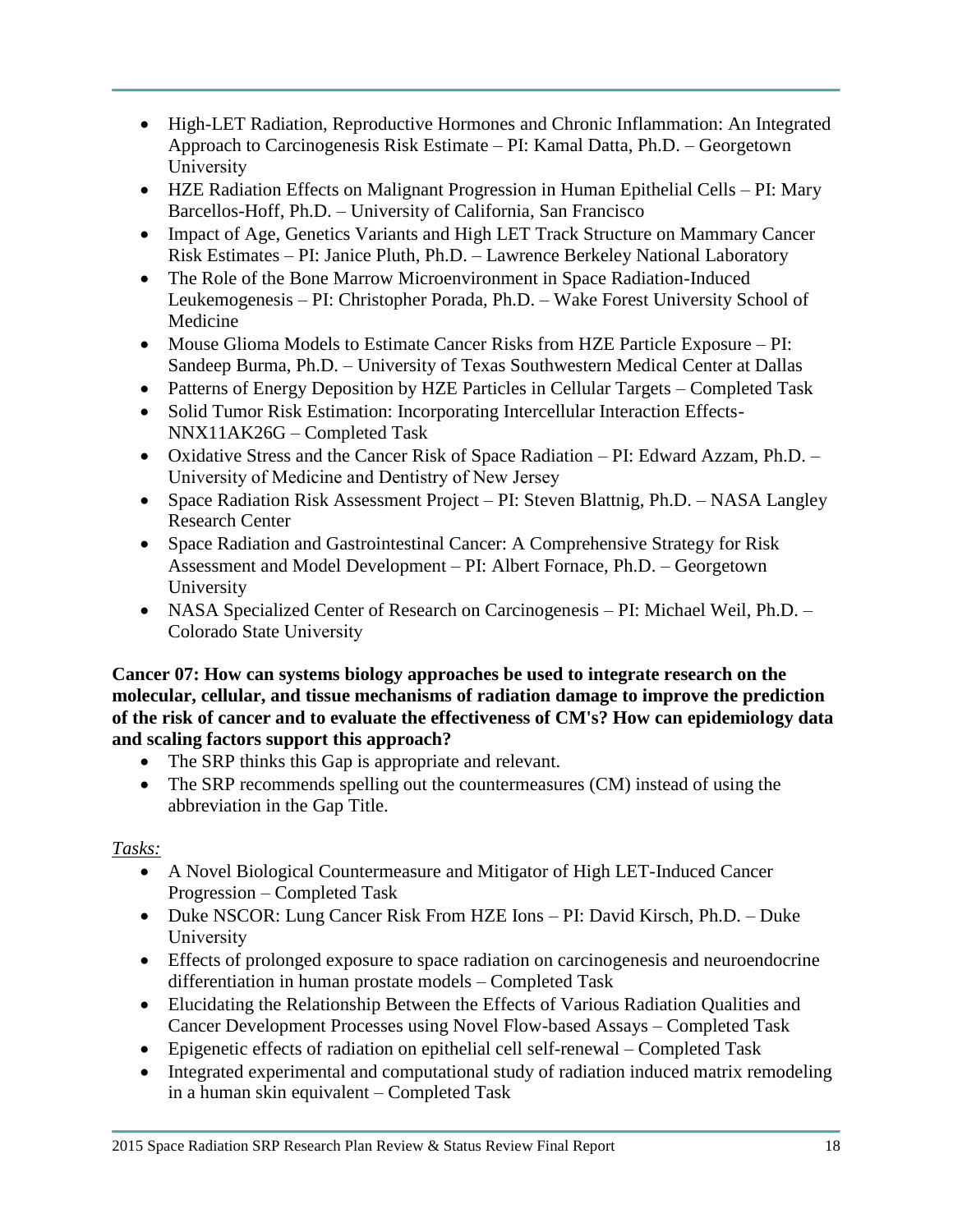- NSCOR: Mechanisms Underlying the Risk of HZE Particle-Induced Solid Tumor Development – PI: Ya Wang, Ph.D. – Emory University
- NSCOR: NASA Specialized Center of Research on Radiation Carcinogenesis PI: Robert Ullrich, Ph.D. – University of Texas Medical Branch
- NSCOR: Risks Estimates and Mechanisms of Lung Cancer Pathogenesis After Space Radiation – PI: John Minna, Ph.D. – University of Texas Southwestern Medical Center
- NSCOR: Solid Tumor Risk Estimation: Incorporating Intercellular Interaction Effects Completed Task
- Space Radiation Risk Assessment Project-Cucinotta PI: Francis Cucinotta, Ph.D. University of Nevada, Las Vegas
- NSCOR: The contribution of non-targeted effects in HZE cancer risk PI: Mary Barcellos-Hoff, Ph.D. – University of California, San Francisco
- 3D Tissue Models for Study of Intercellular Signaling Stimulated by High Energy Particles – Completed Task
- Computational Modeling Of Chromosome Aberrations Produced By HZE Particles Completed Task
- NSCOR: Mechanisms of HZE Damage and Repair in Human Epithelial Cells Completed Task
- Mechanistic Study of the Risk of Low Doses of HZE Particles on Human Cell Pre-Malignant Transformation – PI: Minli Wang, Ph.D. – USRA
- A Systems Analysis of Progression-Phase Determinants of Radiation-Induced Carcinogenesis and its Modulation by Stem Cells – Completed Task
- High-LET Radiation, Reproductive Hormones and Chronic Inflammation: An Integrated Approach to Carcinogenesis Risk Estimate – PI: Kamal Datta, Ph.D. – Georgetown University
- HZE Radiation Effects on Malignant Progression in Human Epithelial Cells PI: Mary Barcellos-Hoff, Ph.D. – University of California, San Francisco
- Mouse Glioma Models to Estimate Cancer Risks from HZE Particle Exposure PI: Sandeep Burma, Ph.D. – University of Texas Southwestern Medical Center at Dallas
- Low Dose IR Activation of TGF-Beta 1-IGF-1-sCLU In Vivo: Mechanisms, Functions of a Changing Microenvironment – Completed Task
- Systems Biology Model of Interactions Between Tissue Growth Factors and DNA Damage Pathways: Low Dose Response and Cross-Talk in TGFbeta and ATM Signaling – PI: Francis Cucinotta, Ph.D. –University of Nevada, Las Vegas
- Solid Tumor Risk Estimation: Incorporating Intercellular Interaction Effects-NNX11AK26G – Completed Task
- Charged Particle Effects on the Ovary PI: Ulrike Luderer, M.D., Ph.D. University of California, Irvine
- Oxidative Stress and the Cancer Risk of Space Radiation PI: Edward Azzam, Ph.D. University of Medicine and Dentistry of New Jersey
- Molecular characterization of transmissible chromosome aberrations produced by ions of intermediate and high atomic number – PI: Michael Cornforth, Ph.D. – University of Texas Medical Branch
- Exosomes and secretory factors as mediators of non-targeted effects of HZE particles PI: William Dynan, Ph.D. – Emory University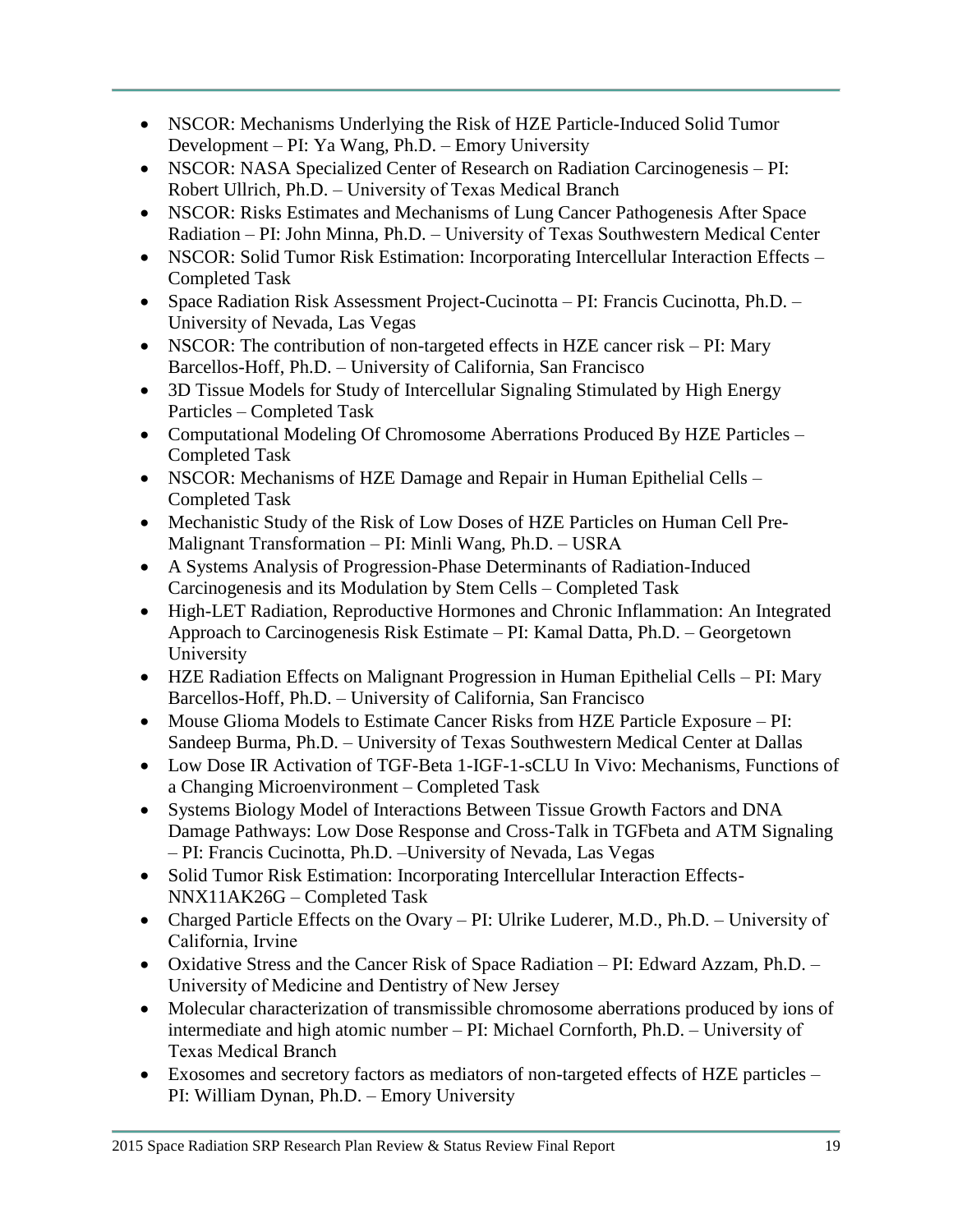- Induction of Hepatocellular Carcinoma by Space Radiation: A Systems Biology Study of Causative Mechanisms – PI: Mark Emmett, Ph.D. – The University of Texas Medical Branch
- Radiation-induced apoptosis avoidance and colon tumorigenesis: Epigenetic regulation in adult stem cells – PI: Nancy Turner, Ph.D. – Texas A&M University
- Space Radiation Risk Assessment Project PI: Steven Blattnig, Ph.D. NASA Langley Research Center
- Space Radiation and Gastrointestinal Cancer: A Comprehensive Strategy for Risk Assessment and Model Development – PI: Albert Fornace, Ph.D. – Georgetown University
- NASA Specialized Center of Research on Carcinogenesis PI: Michael Weil, Ph.D. Colorado State University

### **Cancer 08: What biological countermeasures should be used to reduce SPE and GCR cancer risks? What side effects should be tolerated vs. mission risks?**

- The SRP thinks this Gap is appropriate and relevant.
- The SRP recommends rewording the gap title to: "*What biological biomedical countermeasures should be used to reduce SPE and GCR cancer risks? What side effects should be tolerated vs. mission risks?*"

- A Novel Biological Countermeasure and Mitigator of High LET-Induced Cancer Progression – Completed Task
- NSCOR: Mechanisms Underlying the Risk of HZE Particle-Induced Solid Tumor Development – PI: Ya Wang, Ph.D. – Emory University
- Mitigating High Z Radiation Induced Genomic Instability by Non-Protein Thiols Completed Task
- Mitochondrial-Derived Oxidants and Cellular Responses to Low Dose/Low LET Ionizing Radiation – Completed Task
- NSCOR: NASA Specialized Center of Research on Radiation Carcinogenesis PI: Robert Ullrich, Ph.D. – University of Texas Medical Branch
- NSCOR: Space Radiation and Intestinal Tumorigenesis: Risk Assessment and Counter Measure Development – PI: Albert Fornace, Ph.D. – Georgetown University
- T-helper Cell Gene Expression and Function in Response to Low Dose and Acute Radiation – Completed Task
- Radioprotectors and Tumors: Molecular Studies in Mice Completed Task
- Heritable Genetic Changes in Cells Recovered From Irradiated 3D Tissue Constructs Completed Task
- Mechanisms of Human Skin Responses to Low Radiation Doses and Dose Rates Completed Task
- Mechanistic and Quantitative Studies of Bystander Reponses in 3-D Human Tissues for Low-Dose Radiation Risk Estimation – Completed Task
- The Contribution of Tissue Level Organization to Genomic Stability Following Low Dose/Low Dose Rate Gamma and Proton Irradiation – Completed Task
- Fundamental Biological studies of protein phosphorylation profiles after HZE exposure –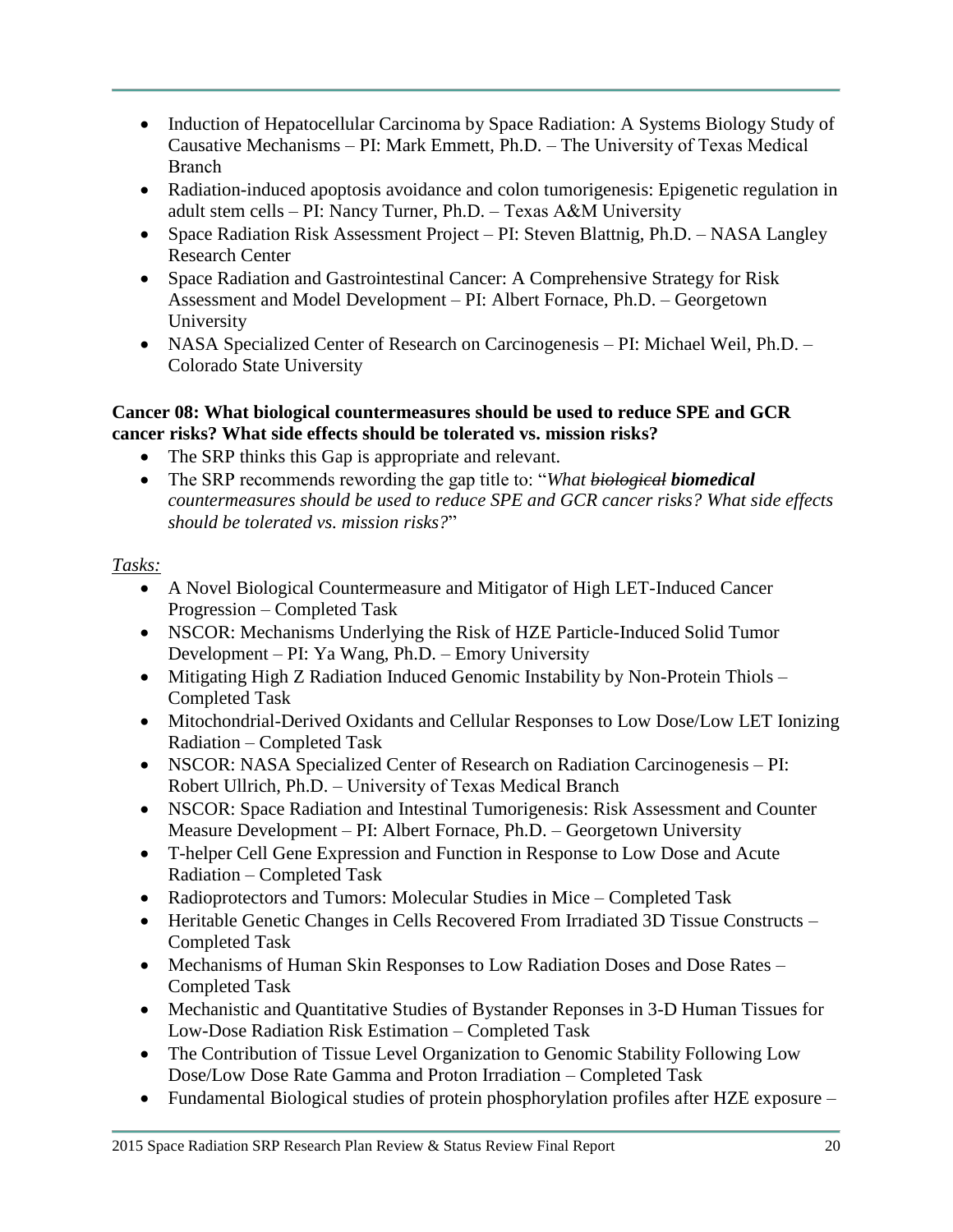Completed Task

• Risk Assessment of Space Radiation-Enhanced Colon Tumorigenesis--NNX08BA54G – Completed Task

**Cancer 09: Are there significant synergistic effects from other spaceflight factors (e.g. altered gravity (µ-gravity), stress, altered immune function, altered circadian rhythms, depressed nutritional status, or other) that modify the carcinogenic risk from space radiation?**

- The SRP thinks this Gap is appropriate and relevant.
- The SRP recommends rewording the Gap Title to: "*Are there significant synergistic interactive effects from other spaceflight factors (e.g., altered gravity (microgravity), stress, altered immune function, altered circadian rhythms, depressed nutritional status, or other) that modify the carcinogenic risk from space radiation?*"

## *No current or planned tasks*

#### **Cancer 10: Are space validation experiments needed for verifying knowledge of carcinogenic or other risks prior to long-term deep space missions, and if so what experiments should be undertaken?**

- The SRP thinks this Gap is appropriate and relevant.
- Under this Gap it may be useful to consider what research is needed to send sorted specific human adult stems cells into space (say aboard ISS for long periods of time) and if this should be started soon to elucidate: 1) Can they be preserved in space and then recovered alive for use?; 2) What level of shielding would be need to completely shield say a pint of stem cells (to Earth background level)?; and 3) What effect would space radiation have at a lower shielding threshold?

## *No current or planned tasks*

## **Cancer 11: What are the most effective shielding approaches to mitigate cancer risks?**

- The SRP thinks this Gap is appropriate and relevant.
- The SRP recommends rewording the Gap Title to: "*What are the most effective shielding approaches to mitigate cancer risks with emphasis on the type and quantity of secondary radiations produced by the shielding and considering the LET and Z's of the particles that ultimately reach the target?*"

- Measurements and Transport Phase 2 Physics Project PI: John Norbury, Ph.D. NASA Langley Research Center
- Quantum Multiple Scattering Model of Heavy Ion Fragmentation (QMSFRG) Completed Task
- Space Radiation Risk Assessment Project-Cucinotta PI: Francis Cucinotta, Ph.D. University of Nevada, Las Vegas
- Update of the Nuclear Fragmentation Cross Section Code NUCFRG2 Completed Task
- Fast Neutron Dosimeter for the Space Environment Completed Task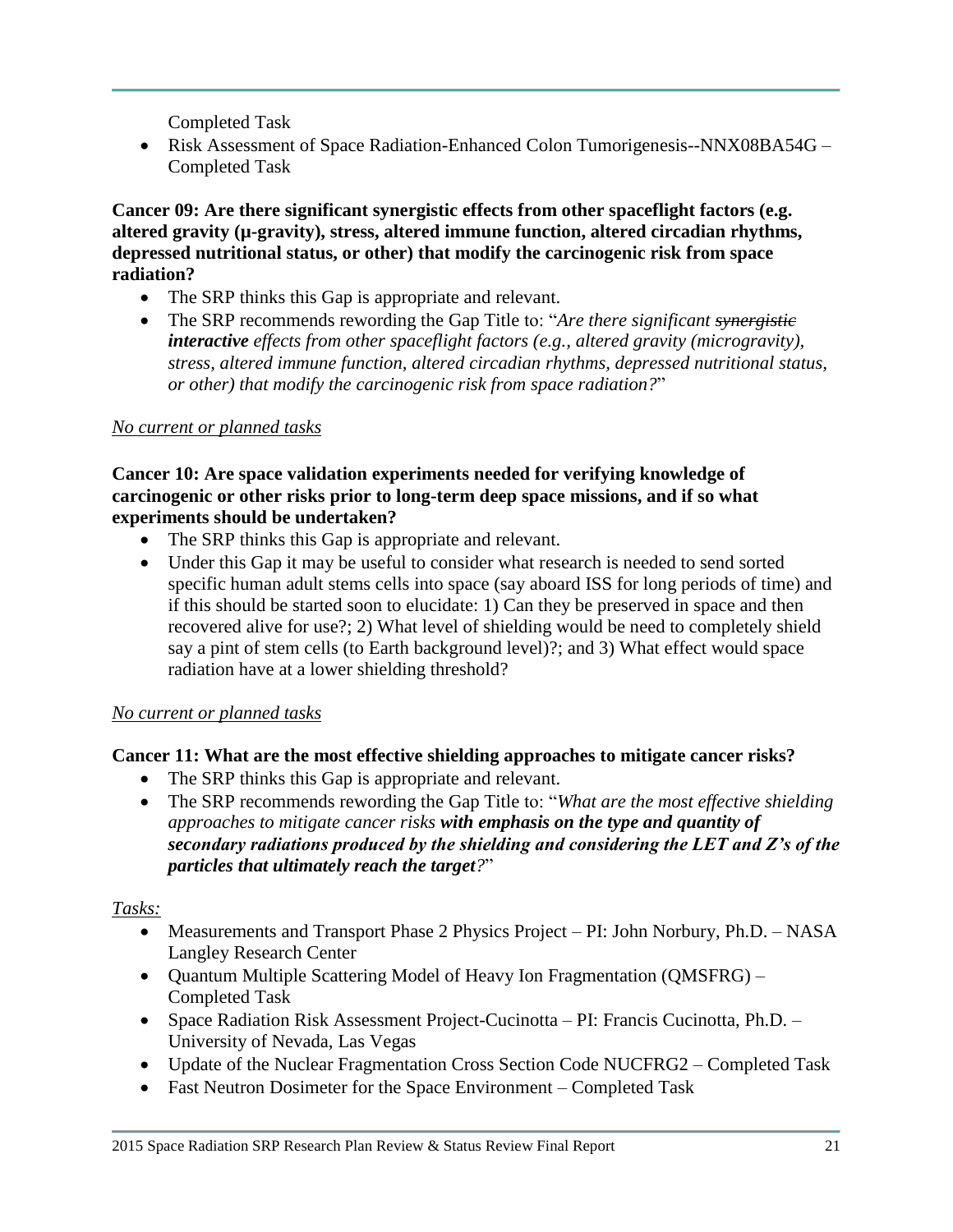- Molecular and cellular effects of heavy ion fragmentation due to shielding Completed Task
- Spectroscopic Dosimeter Completed Task
- Integrated Radiation Analysis and Design Tools PI: Chris Sandridge, Ph.D. NASA Langley Research Center

**Cancer 12: What quantitative models, numerical methods, and experimental data are needed to accurately describe the primary space radiation environment and transport through spacecraft materials and tissue to evaluate dose composition in critical organs for mission relevant radiation environments (ISS, Free-space, Lunar, or Mars)?**

• The SRP thinks this Gap is appropriate and relevant.

# *Tasks:*

- Measurements and Transport Phase 2 Physics Project PI: John Norbury, Ph.D. NASA Langley Research Center
- Quantum Multiple Scattering Model of Heavy Ion Fragmentation (QMSFRG) Completed Task
- Space Radiation Risk Assessment Project-Cucinotta PI: Francis Cucinotta, Ph.D. University of Nevada, Las Vegas
- Update of the Nuclear Fragmentation Cross Section Code NUCFRG2 Completed Task
- Integrated Radiation Analysis and Design Tools PI: Chris Sandridge, Ph.D. NASA Langley Research Center

#### **Cancer 13: What are the most effective approaches to integrate radiation shielding analysis codes with collaborative engineering design environments used by spacecraft and planetary habitat design efforts?**

The SRP thinks this Gap is appropriate and relevant.

# *Tasks:*

• Integrated Radiation Analysis and Design Tools – PI: Chris Sandridge, Ph.D. – NASA Langley Research Center

#### **Cancer 14: What biodosimetry methods are required for exploration missions and how can biomarker approaches be used for outcome prediction and surveillance?**

- The SRP thinks this Gap is appropriate and relevant.
- The SRP recommends rewording the gap title to: "*What biodosimetry methods are required for exploration missions and how can biomarker, including imaging, approaches be used for outcome prediction and surveillance?*"

- A Novel Biodosimetry Method Completed Task
- miRNA profiling of radiation response: A systems biology approach to understanding regulation of proton and heavy ion dose effects – Completed Task
- Analysis of Clastogenic Factors in Gamma-Exposed Animals PI: Honglu Wu, M.D., Ph.D. – NASA Johnson Space Center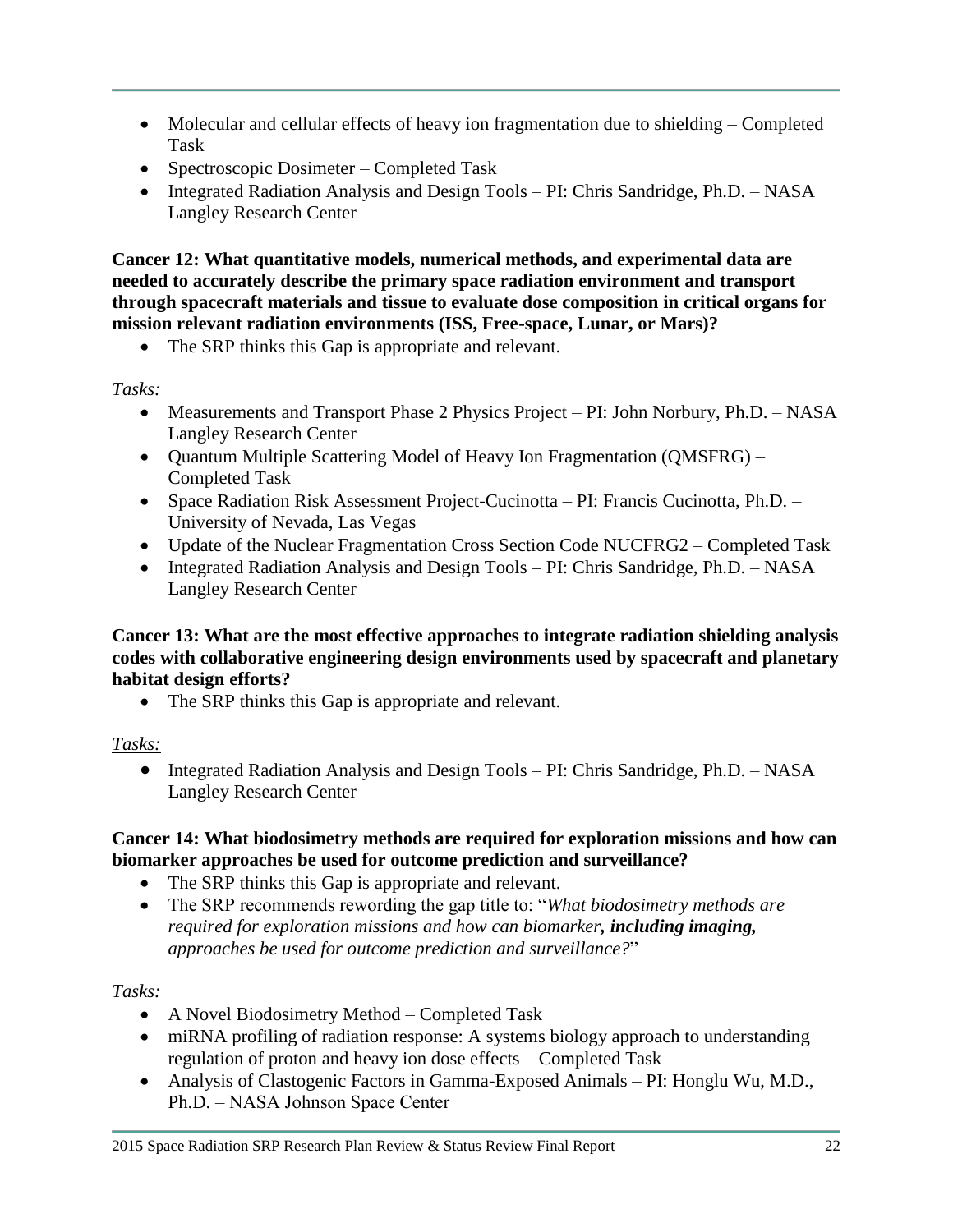- Chromatid Painting for Chromosomal Inversion Detection Completed Task
- Cytogenetic Study Of Heavy Ion-Induced Chromosomal Damage In Human Cells Completed Task
- NEXGEN Approaches to Chromatid Painting Completed Task
- Dose-Rate Effects and Components of Systems Governing Variations in Susceptibility for Carcinogenic and Acute Radiation Risks following Gamma-Ray, Proton, or HZE Irradiation – Completed Task

**Cancer 15: Given that the majority of astronauts are never smokers, are there research approaches that can elucidate the potential confounding effects of tobacco use inherent in population-based epidemiology data on space radiation cancer risk estimates?**

- The SRP thinks this Gap is appropriate and relevant.
- The SRP recommends rewording the gap title to: "*Given that the majority of astronauts are never smokers, are there research approaches that can elucidate the potential confounding effects of* **traditional risk factors (e.g.,** tobacco **smoke, alcohol, environmental pollutants, etc.)** *inherent in population-based epidemiology data on space radiation cancer risk estimates?*"

# *Tasks:*

• Synergistic Effects of Bcl2, Cigarette Smoking and Space Radiation on Carcinogenesis – PI: Xingming Deng, Ph.D. – Emory University

# **III. Discussion on the strengths and weaknesses of the IRP and identify remedies for the weaknesses, including answering these questions:**

- A. Are the Risks addressed in a comprehensive manner?
	- The SRP thinks the Risks are addressed in a comprehensive manner and that the Space Radiation Element is doing a good job at trying to alleviate the Risks.
- B. Are there areas of integration across HRP disciplines that are not addressed that would better address the Cancer Risk?
	- Although the Space Radiation Element demonstrated integration with some of the HRP disciplines, the SRP thinks there needs to be even more collaboration with the immune and nutrition disciplines, as well as exercise (Human Health Countermeasures (HHC) Element).

# **IV. Evaluation of the progress on the Cancer Risk Research Plan since the 2014 SRP meeting**

The SRP is very pleased with the progress of the Cancer Risk research plan since the 2014 SRP meeting. The Cancer Risk research plan is very well developed and organized and continuous to generate valuable and relevant knowledge. The SRP also thinks the Space Radiation Element has been very responsive to previous SRP comments on the Cancer Risk.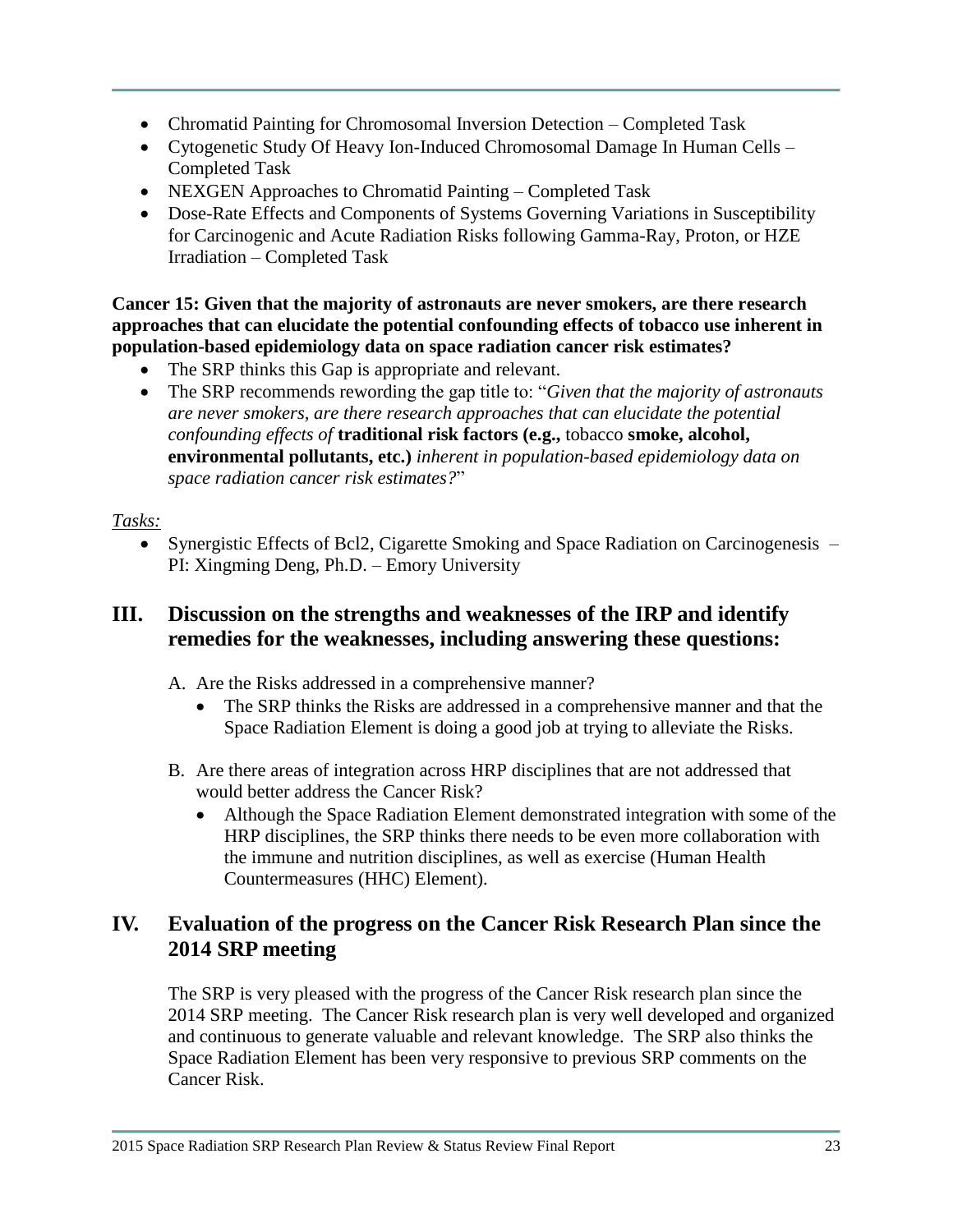# **V. Additional Comments regarding the Cancer Risk Research Plan**

- Whole genome analysis by DNA sequencing for determining existing genetic risks for various health consequences may help in selection for individual in-flight risk mitigation strategies and post-flight surveillance based on medical and molecular characteristics. Given the potential for personalized cancer surveillance and care in the new era of molecular medicine, the ability for early diagnosis and molecularbased treatment may reduce the risk of death from cancer by enhancing cures and/or making it a chronic disease.
- Given that many cancers are curable and that screening and risk-reduction procedures may reduce mortality, the improved and improving outcomes for people following the diagnosis of cancer should be taken into account when calculating mortality for all hazards to the astronauts.

# **VI. Additional Comments regarding the Risk of Acute Radiation Syndromes Due to Solar Particle Events (SPEs) (Acute Risk) Status Review**

 The current needs include more awareness of emerging areas: expand work in immunology, coagulopathies, endothelial cells as potential target cells, inflammation as playing a role in the acute response, and vascular changes. The endothelial cells in arterioles are one of the most sensitive cells to radiation known. Since they are present in every organ and may be the determining factor of response at low dose, it is very important that vascular effects be separated from cardiac effects.

# **VII. Additional Comments regarding the Risk of Acute (In-flight) and Late Central Nervous System Effects from Radiation Exposure (CNS Risk) Status Review**

- The SRP is pleased with the significant advances in describing the effects of space radiation on the CNS that were summarized at the SRP review meeting.
- There was concern by the fact that CNS studies are mostly correlative and lack a basis for mechanistic understanding. Also the endpoints measured are frequently qualitative and the results obtained may be relevant only in the model system used to generate them. Given these limitations, emphasis on non-human primates (NHP) is warranted to identify effects relevant to human space travel. Quantitative endpoints should also be used whenever possible in carefully selected and appropriate model systems. Behavioral effects are very difficult to reproduce across species. This approach will benefit from new biology linking CNS effects to macromolecular interactions. Efforts should be made to discourage experiments "trying" to find effects at very low radiation doses, before relevance of the effect, the model system, and the radiation dose studied have been determined to be relevant to human space travel. NASA will need a comprehensive analysis of CNS risk.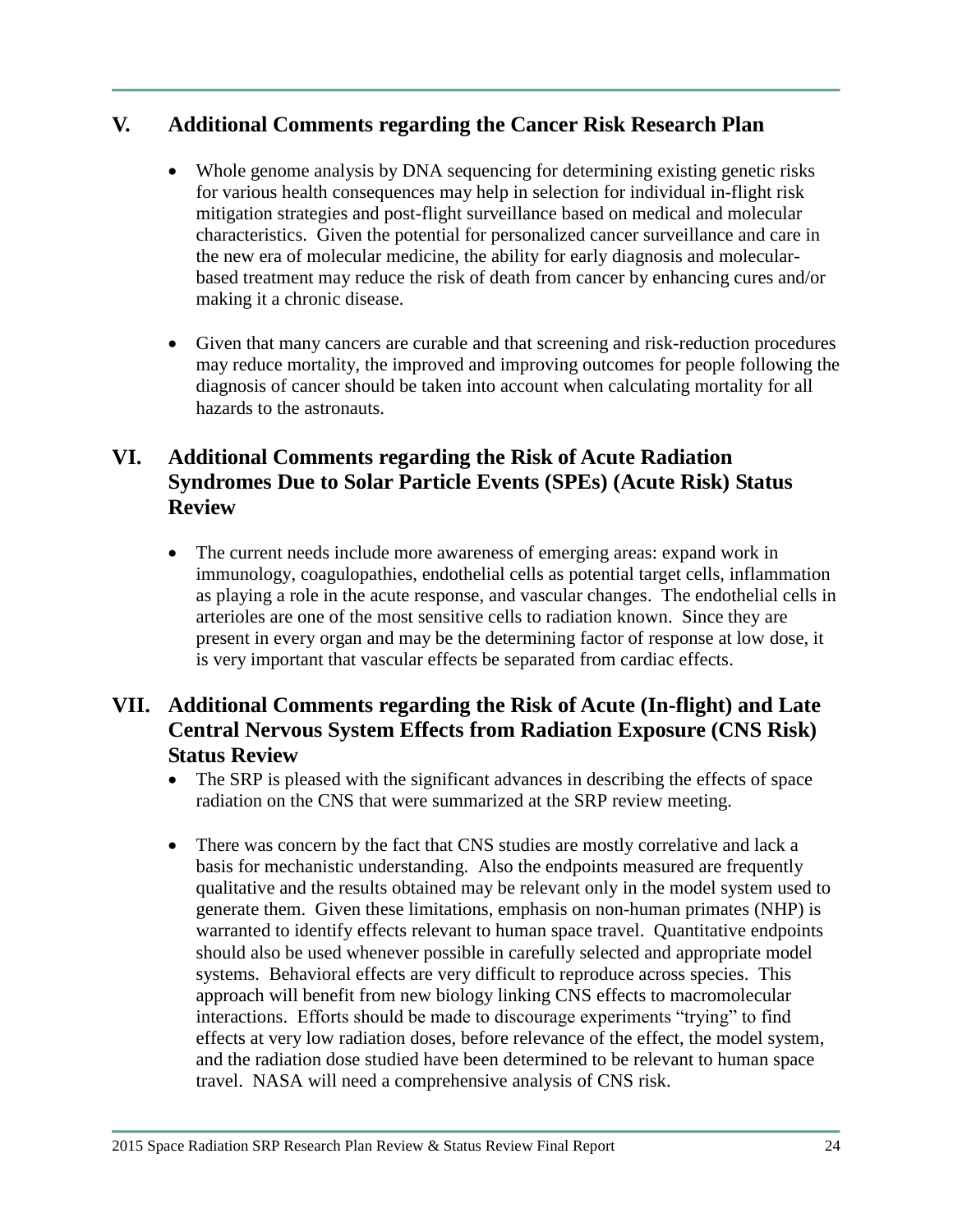- Routine imaging of astronauts with existing technologies such as magnetic resonance imaging (MRI) and positron emission tomography (PET) can be used to generate a database to draw from in future behavioral radiation health programs.
- There are strong mechanistic components in most components of the Space Radiation Program Element. This is very important as correlative studies rarely help resolve scientific questions and cannot help in the development of educated countermeasures. Along similar lines, the CNS component of the Program needs to define relevant behavioral endpoints first and begin then with the mechanistic analysis of the underlying mechanisms. These studies: 1) will need to emphasize reproducibility of the observed effects and their clear connection to the radiation insult, 2) will need to use outbred mice to avoid genetically tainted conclusions, and 3) will need to show relevance to human space travel.
- For astronauts who experienced relatively longer overall times in flight, conduct the newer neuroimaging and behavioral studies as a baseline to define what, if any, is the risk of CNS lesions or dysfunction.
- It will become important to examine disease mechanisms that link the various observations, focusing on the spatial and temporal relationship between the findings, the role of systemic versus brain-based effects, the role of specific cell types (neurons, glia. endothelial cells, etc.) and the biological mechanism that links space radiation exposure to these findings.
- Long-term strategies will be required to determine the significance of the findings from rodent studies to the human CNS, including examination of potential biomarkers from the rodents studies in human samples (although this may be complicated by the fact that these may need to be determined in cerebral spinal fluid and not blood) and confirmation/extension studies in non-human primates (as suggested by the 2012 Ad-Hoc Panel on CNS Research).
- For those in sleep and four-person 45/60 day confinement studies, conduct neuroimaging and other biomarker tests along with behavioral tests to establish what changes are present without the presence of radiation. This will help determine what changes, if any, are attributable to radiation per se.
- It will be critical to identify biomarkers (brain, blood and imaging) relevant to the CNS findings in animal models and cross-reference this data to existing databases in order to identify biomarkers that could be validated in non-human primate and human studies. Given that isolation of cerebrospinal fluid (CSF) from astronauts may prove difficult, and considering the significant recent advances in brain imaging, it is recommended that NASA should consider integrating brain imaging (MRI, PET) into these studies with the corresponding and relevant expertise.
- More specific integration of the Behavioral Health and Performance Element with these efforts is recommended. This will help in directing the overall research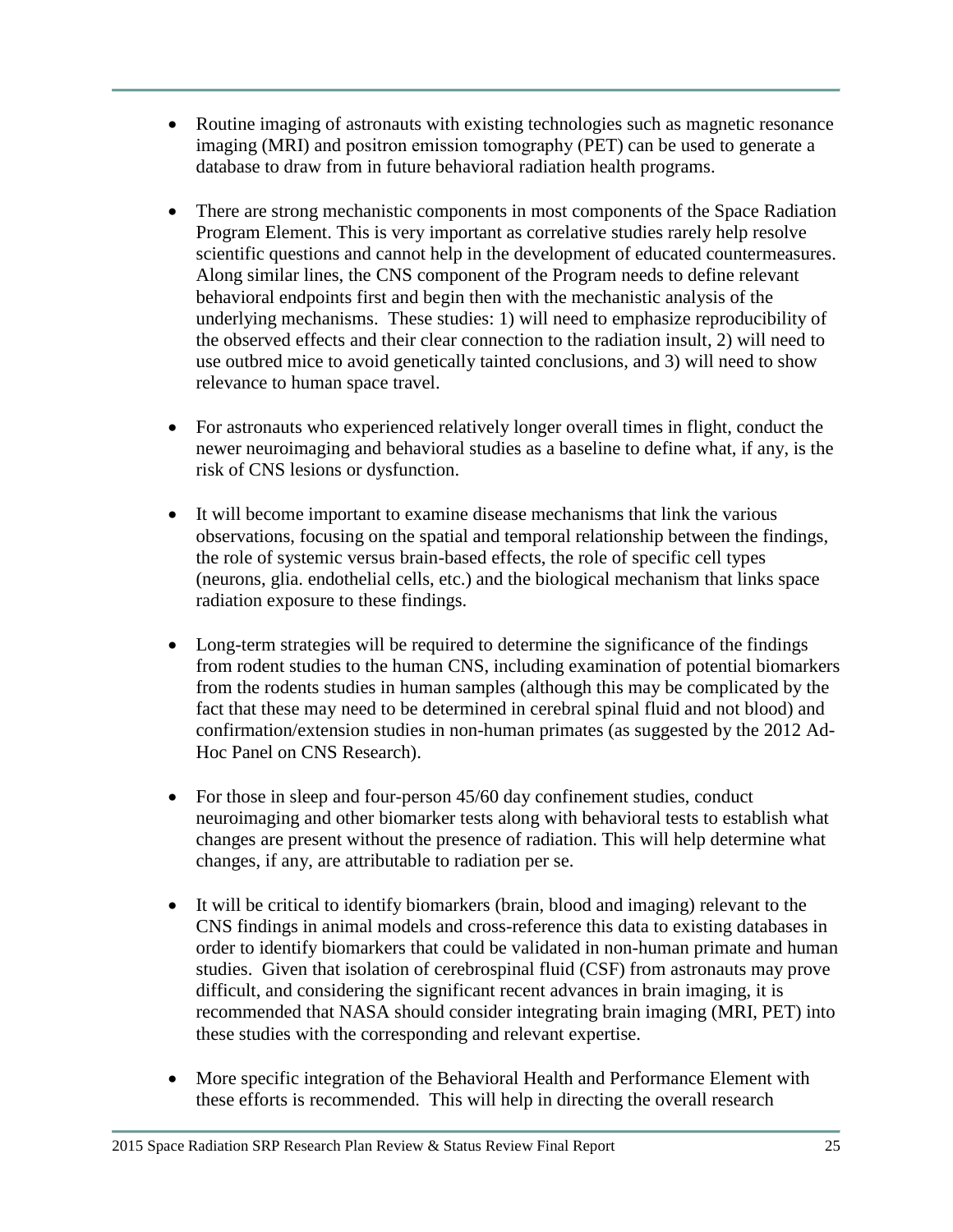program, and in efforts examining synergistic effects of other physiological or space flight factors relevant to astronauts. Similarly, given the confirmed effects of physical exercise on CNS functioning and the ongoing efforts to utilize physical exercise as a countermeasure for astronauts, it is recommended that physical exercise be examined as a modifying factor for the effects of space radiation on the CNS.

# **VIII. Additional Comments regarding the Risk of Cardiovascular Disease and Other Degenerative Tissue Effects from Radiation Exposure (Degen Risk) Status Review**

- Overall, there are interesting emerging data on cardiovascular degenerative risks. However, replication of data across models and standardization of models will be important to ensure accurate estimate of risk and understanding of biological mechanisms.
- Opportunities of Stem Cell Reprogramming as Models of Individualized Risk and Countermeasure Assessment One way to cross validate biomarkers and move forward with personalized therapy is the ability to reprogram human stem cells into different specialized cells (e.g., neurons, myocytes, bone cells, etc.) and develop mini-organoids incorporating different cell types constituting an organ (e.g., neurons + astrocytes + oligo in brain, myocytes + fibroblasts + vascular in heart, etc.). These organoids would contain the unique genetic background of the individuals, and can be potential platforms for evaluating individualized radiation risk and countermeasure effectiveness, subject to validation. Planning and incorporating this type of consideration into future plans will be useful as a translational platform, and also relevant for therapeutic rescue (see below).
- Distinct Prioritization for Both Cardiac and Vascular Components of Risk: It is conceptually useful to identify specifically the cardiac and vascular components of radiation risk in the cardiovascular system because of distinctions in underlying biology and functional implications. For comprehensive cardiovascular evaluation, distinct delineation of the cardiac component (e.g., myocyte susceptibility, radiation biology, released biomarkers, acute and chronic effects and counter measures) secondary to radiation low and high LET exposure, and appropriate specific cardiac functional evaluation (biomarker, imaging or physiology) should be considered separately from a mechanistic point of view from the vascular components (e.g., biomarkers such as natriuretic peptides and high sensitivity troponin are more cardiac specific, vs. adhesion molecules and platelet/coagulation markers are more vascular specific).

On the other hand, vascular evaluation, particularly with a focus on endothelial function, is important not only for promotion of atherosclerosis in the heart, but also for organ perfusion and function at remote sites (e.g., brain, gut, kidney, etc.) at the microvascular level. Vascular aging is an important emerging concept both at the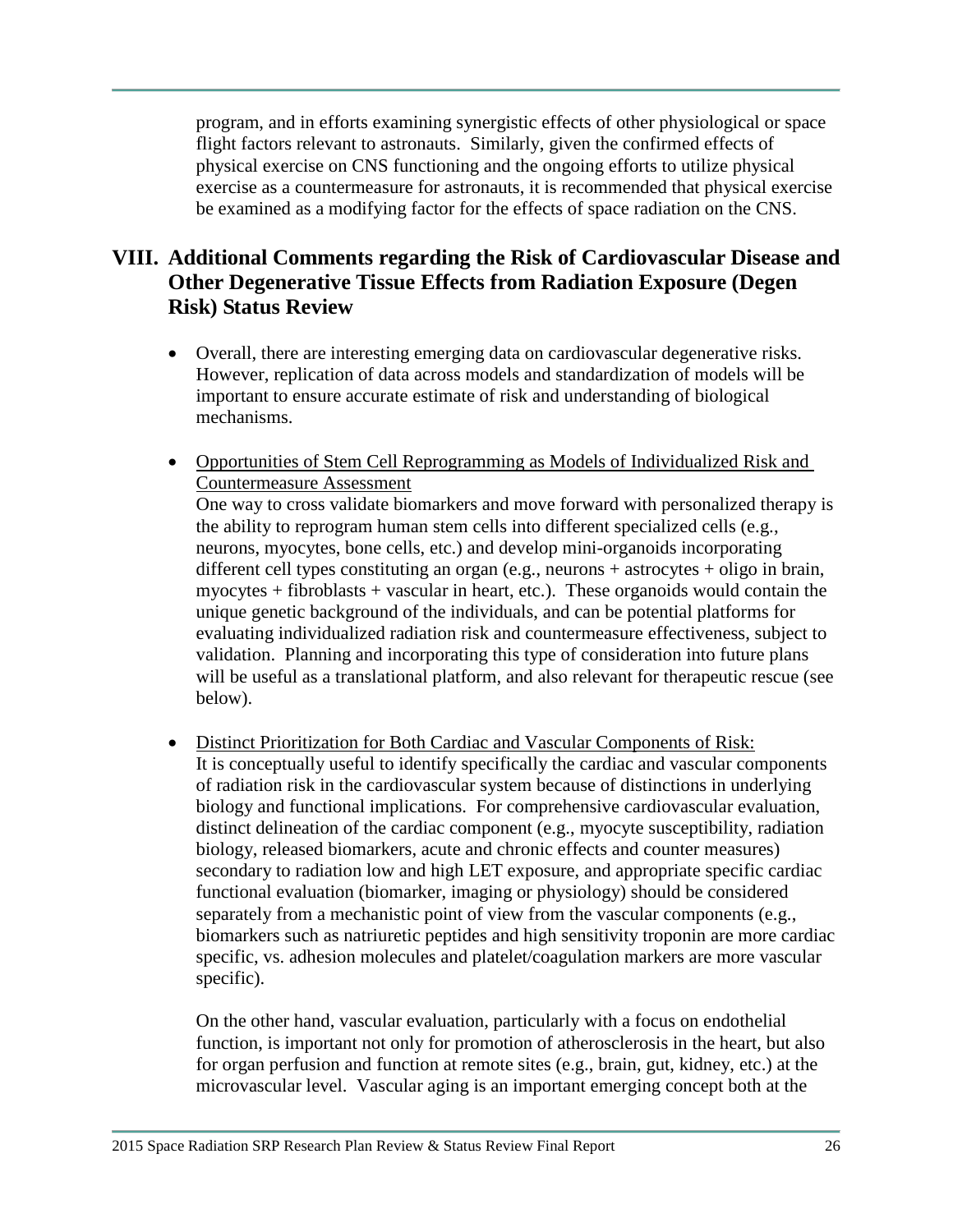macro- and microvascular level, and radiation exposure with potential activation of inflammatory response leading to acute injury and chronic remodeling are important parameters to consider, with implications again on biomarker, imaging and physiological tools for translational assessment for vascular consequences of radiation exposure.

 Consideration of Common Mechanistic Models of Radiation Induced Biological Changes

It will be useful to develop a common mechanistic framework to consider multiple tissue processes secondary to radiation exposure relevant to space flight. This type of framework will allow cross-referencing information across different tissues, different mechanisms, mapping of biomarkers, and mitigation strategies. For example, following relevant exposure, there can be genomic instability and oxidative modifications, activating senescence programs. The latter will in turn lead to immune activation (both pro- and anti-inflammatory), changes in vascular perturbation, and potentially leading to tissue injury.

 Cross Validation of Potential Biomarker Candidates to Reflect Radiation Risks Systems biology and discovery science can provide a multitude of potential biomarker candidates and pathway indicators. However, many of these biomarkers will only have impact and relevance if they can be validated in another cohort of relevant animal models. These will also need to be validated in human population samples, particularly where outcome phenotypes are already available.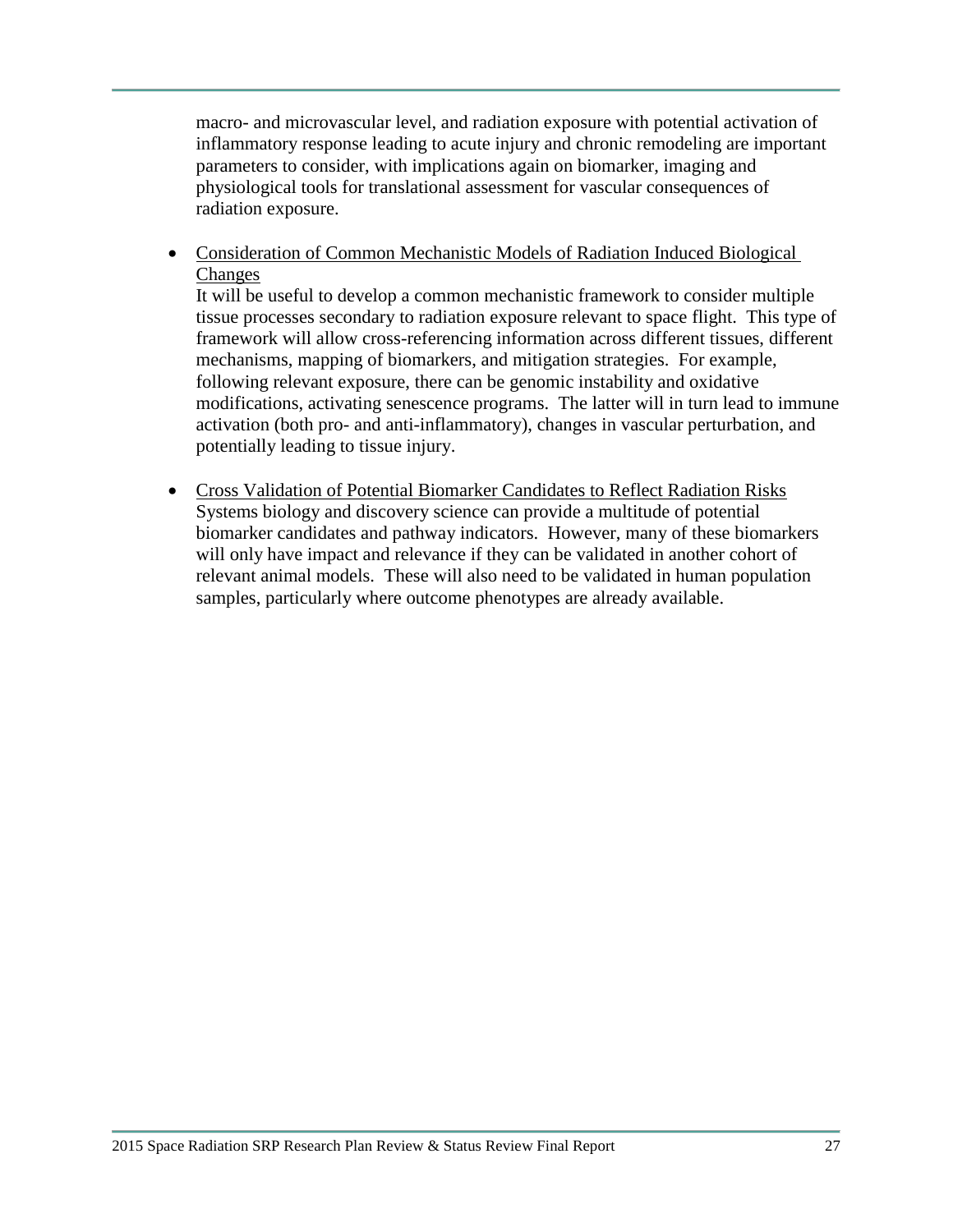# **IX. 2015 Space Radiation SRP Research Plan Review: Statement of Task for the Risk of Radiation Carcinogenesis**

The 2015 Space Radiation Standing Review Panel (SRP) is chartered by the Human Research Program (HRP) Chief Scientist. The purpose of the SRP is to review the Risk of Radiation Carcinogenesis section of the current version of the HRP's Integrated Research Plan (IRP) which is located on the Human Research Roadmap (HRR) website [\(http://humanresearchroadmap.nasa.gov/\)](http://humanresearchroadmap.nasa.gov/). Your report, addressing each of the questions in the charge below and any addendum questions, will be provided to the HRP Chief Scientist and will also be made available on the HRR website.

#### **The 2015 Space Radiation SRP is charged (to the fullest extent practicable) to:**

- 1. Based on the information provided in the current version of the HRP's IRP, evaluate the ability of the IRP to satisfactorily make progress in mitigating the Risk by answering the following questions:
	- A. Have the proper Gaps been identified to mitigate the Risk?
	- i) Are all the Gaps relevant?
	- ii) Are any Gaps missing?
	- B. Have the gap targets for closure been stated in such a way that they are measureable and closeable?
	- i) Is the research strategy appropriate to close the Gaps?
	- C. Have the proper Tasks been identified to fill the Gaps?
	- i) Are the Tasks relevant?
	- ii) Are there any additional research areas or approaches that should be considered?
	- iii) If a Task is completed, please comment on whether the findings contribute to addressing or closing the Gap.
	- D. If a Gap has been closed, does the rationale for Gap closure provide the appropriate evidence to support the closure?
- 2. Identify the strengths and weaknesses of the IRP, *and* identify remedies for the weaknesses, including, but not limited to, answering these questions:
	- A. Is the Risk addressed in a comprehensive manner?
	- B. Are there areas of integration across HRP disciplines that are not addressed that would better address the Risk?
	- C. Other
- 3. Based on the updates provided by the Element, please evaluate the progress in the research plan since the last SRP meeting.
- 4. Please comment on any important issues that are not covered in #1, #2, or #3 above, that the SRP would like to bring to the attention of the HRP Chief Scientist and/or the Element.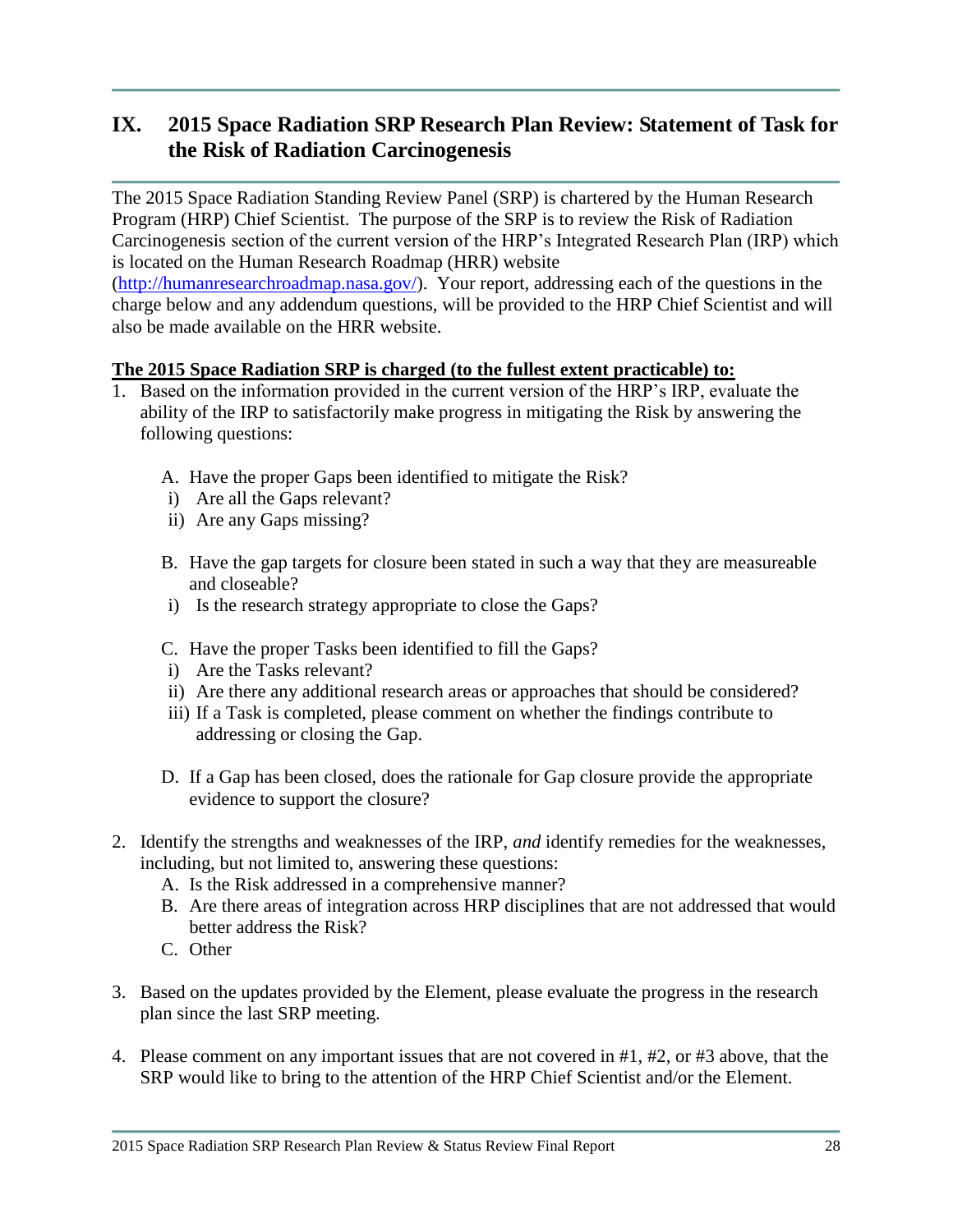#### **Additional Information Regarding This Review:**

- 1. Expect to receive review materials at least four weeks prior to the meeting.
- 2. Attend a meeting in Houston, TX on December 8 9, 2015.
	- A. Discuss the 2015 Space Radiation SRP Statement of Task and address questions about the SRP process.
	- B. Receive presentations from the HRP Chief Scientist (or his designee), the Space Radiation Program Element (SRPE), and participate in a question and answer session, and briefing.
- 3. Prepare a draft final report (approximately one month after the meeting) that contains a detailed evaluation of the current IRP specifically addressing items #1, #2, and #3 of the SRP charge. The draft final report will be sent to the HRP Chief Scientist and he will forward it to the appropriate Element for their review. The SRPE and the HRP Chief Scientist will review the draft final report and identify any misunderstandings or errors of fact and then provide official feedback to the SRP within two weeks of receipt of the draft report. If any misunderstandings or errors of fact are identified, the SRP will be requested to address them and finalize the 2015 SRP Final Report as quickly as possible. The 2015 SRP Final Report will be submitted to the HRP Chief Scientist and copies will be provided to the SRPE and also made available to the other HRP Elements. The 2015 SRP Final Report will be made available on the HRR website [\(http://humanresearchroadmap.nasa.gov/\)](http://humanresearchroadmap.nasa.gov/).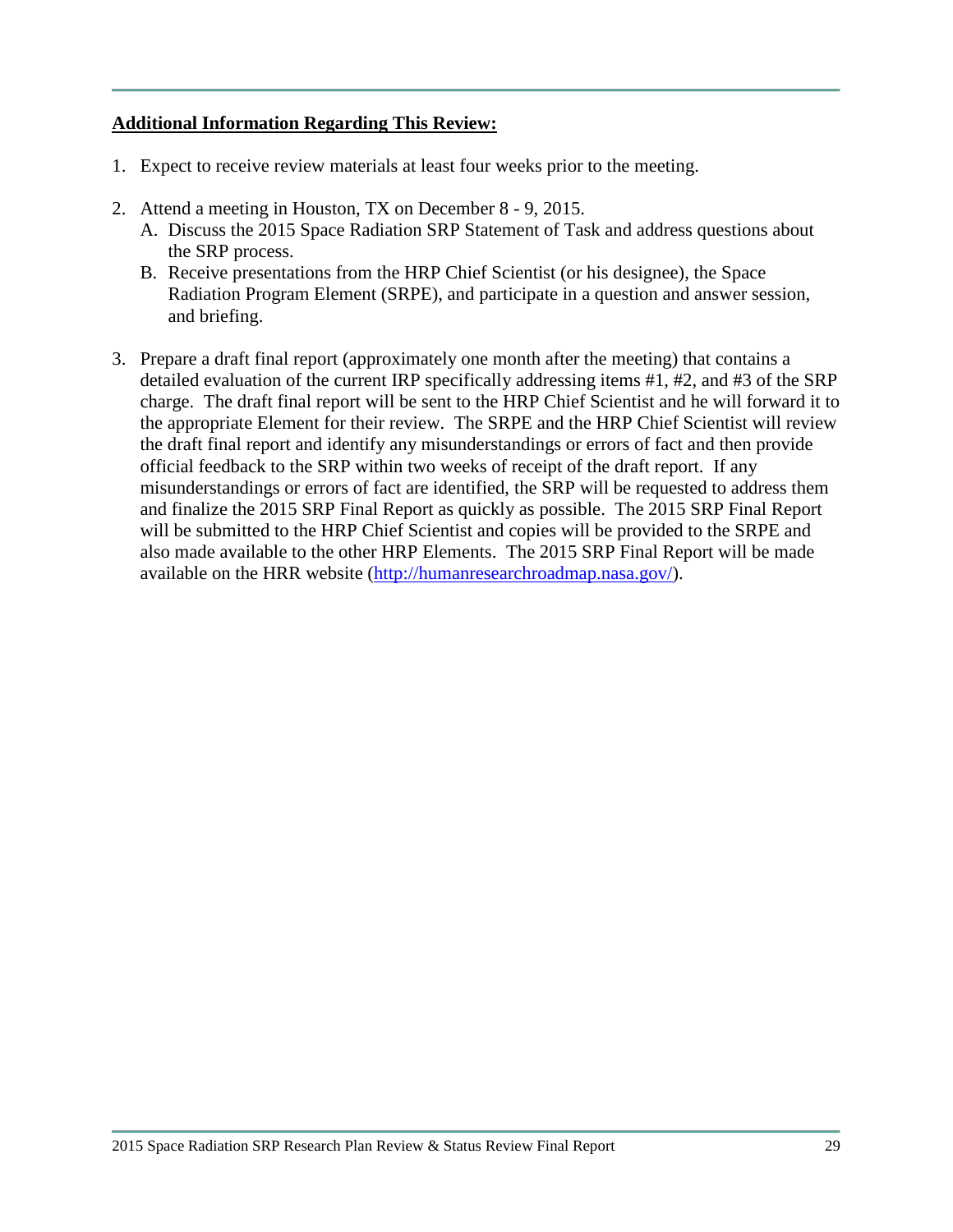**X. 2015 Space Radiation SRP Status Review: Statement of Task for the Risk of Acute Radiation Syndromes Due to Solar Particle Events (SPEs), the Risk of Acute (In-flight) and Late Central Nervous System Effects from Radiation Exposure, and the Risk of Cardiovascular Disease and Other Degenerative Tissue Effects from Radiation Exposure**

The 2015 Space Human Factors Engineering (SHFE) Standing Review Panel (SRP) will participate in a Status Review that will occur via a site visit with the Human Research Program (HRP) Chief Scientist (or designee) and members of the Space Human Factors and Habitability (SHFH) Element. The purpose of this review is for the SRP to:

- 1. Receive an update by the HRP Chief Scientist (or designee) on the status of NASA's current and future exploration plans and the impact these will have on the HRP.
- 2. Receive an update on any changes within the HRP since the 2014 SRP meeting.
- 3. Receive an update by the Element or Project Scientist(s) since the 2014 SRP meeting.
- 4. Participate in a discussion with the HRP Chief Scientist (or designee) and the Element regarding possible topics to be addressed at the next SRP meeting

The 2015 SHFE SRP will produce a report/comments from this status review within 30 days of the 2015 update. These comments will be submitted to the HRP Chief Scientist and copies will be provided to the SHFH Element and also made available to the other HRP Elements. The 2015 SRP Final Report will be made available on the Human Research Roadmap public website [\(http://humanresearchroadmap.nasa.gov/\)](http://humanresearchroadmap.nasa.gov/).